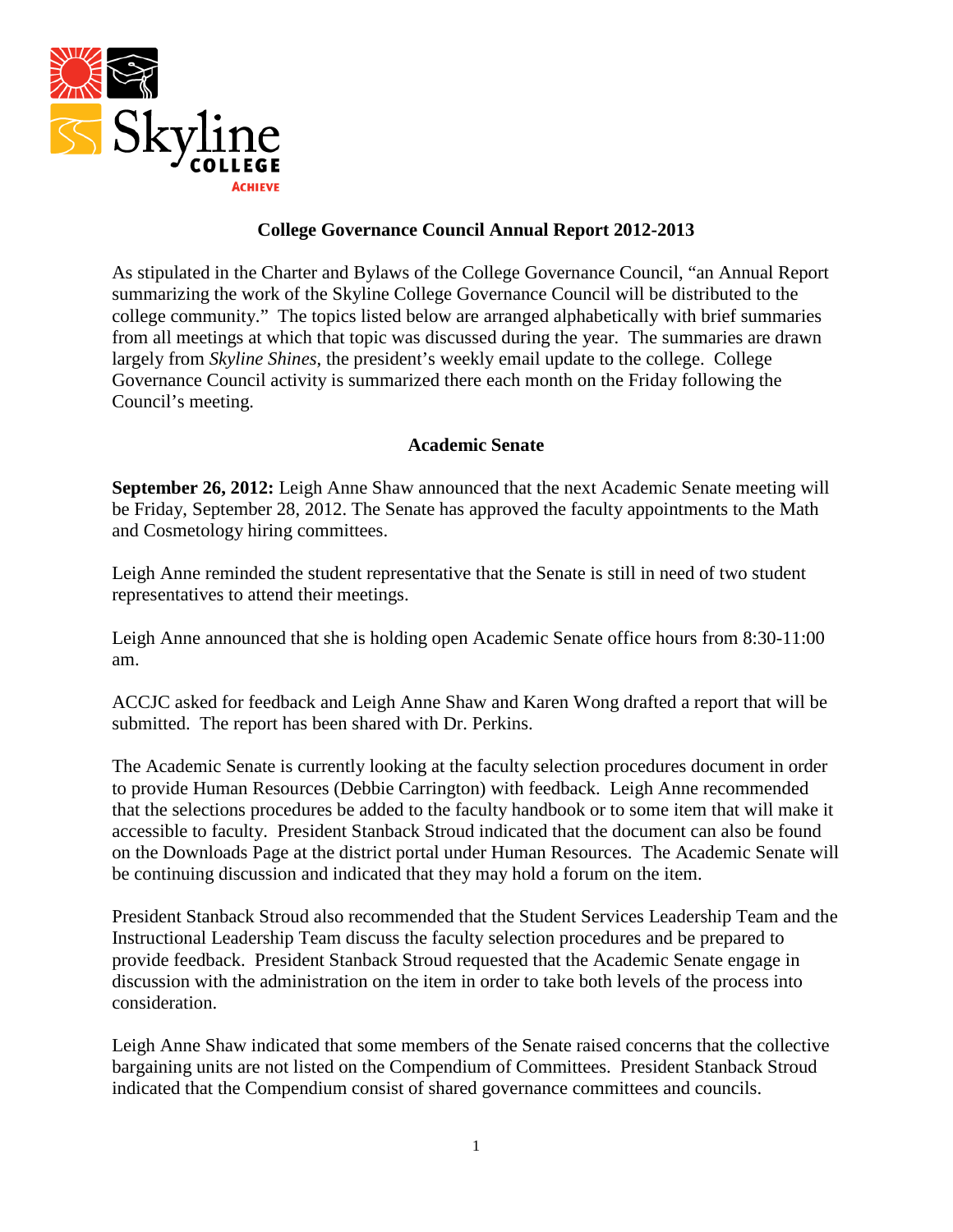Collective bargaining committees and councils are not a part of the shared governance process. Barbara Daley asked if the compendium is up to date. Dr. Stanback Stroud indicated that an updated Compendium has been posted on the shared governance site but it would be a good idea for members to review the compendium and bring any gaps to our attention.

**October 24, 2012:** Leigh Anne Shaw reported that the Academic Senate sent a response on behalf of the senate to Nina Floro on how to engage in the Performance Evaluation Task Force (PETF) discussion with more faculty. It is of great interest to Faculty. Shaw also reported that the Academic Senate discussed the idea of the IPC/CBC merger and there was general support of the idea. Some potential benefits were discussed. The District Academic Senate has been discussing the confusion regarding the grade submission deadlines communicated to faculty and students in the schedules and in websmart. They are working with the district to resolve the confusion. Leigh Anne reported that the Curriculum Committee has passed the comprehensive program review. Area B was October  $9<sup>th</sup>$  met. Transfer was a topic of discussion Leigh Anne Shaw reported that at the next Academic Senate meeting the FTEF ranking will be on the agenda for discussion. Both Kate and Leigh Anne attended the Statewide Academic Senate Plenary in Irvine recently. They both attended many sessions. Kate felt that the State Academic Senate Plenary was very interesting to see all the attendees so involved and to see the quality of the work being done. The Academic Senate reports from the Plenary are on the Skyline College Academic Senate website.

**November 28, 2012:** Leigh Anne has been in conversation with Dr. David Ulate regarding the IPC committee and the communications from the committee. David has now updated the IPC website and the agendas, minutes and any handouts are now available to be viewed. Currently the IPC is still missing a Faculty represented from SMT and Counseling but Leigh Anne hopes that at the next Academic Senate meeting they will be able to name the representatives.

**January 23, 2013:** Leigh Anne Shaw reported that the first meeting this Friday, January 25 in room 4301. President Dr. Regina Stanback Stroud will be addressing the senate.

The Academic Senate will be focusing on the bylaws and constitution since they have not been updated in a while. Leigh Anne also shared that she hopes that the Academic Senate approves the Senate Handbook that she has worked on. Also, the Senate is looking for an office space in order to keep a repository of all past records. Leigh Anne is currently working with Dr. Perkins on this issue.

The Education Policy met on Tuesday, January  $22<sup>nd</sup>$  and Leigh Anne asked them to approve the Shared Governance Planning Manual. The committee had some items of concern.

Leigh Anne has been asked to work on the State Senate Committee SB1456 – Student Equity Workgroup.

**February 27, 2013:** Leigh Anne Shaw reported that the Academic Senate had presentations of the Educational Master Plan, Accreditation and Instructional Design. Also, the Senate approved the appointments of 9 full-time faculty selection committees.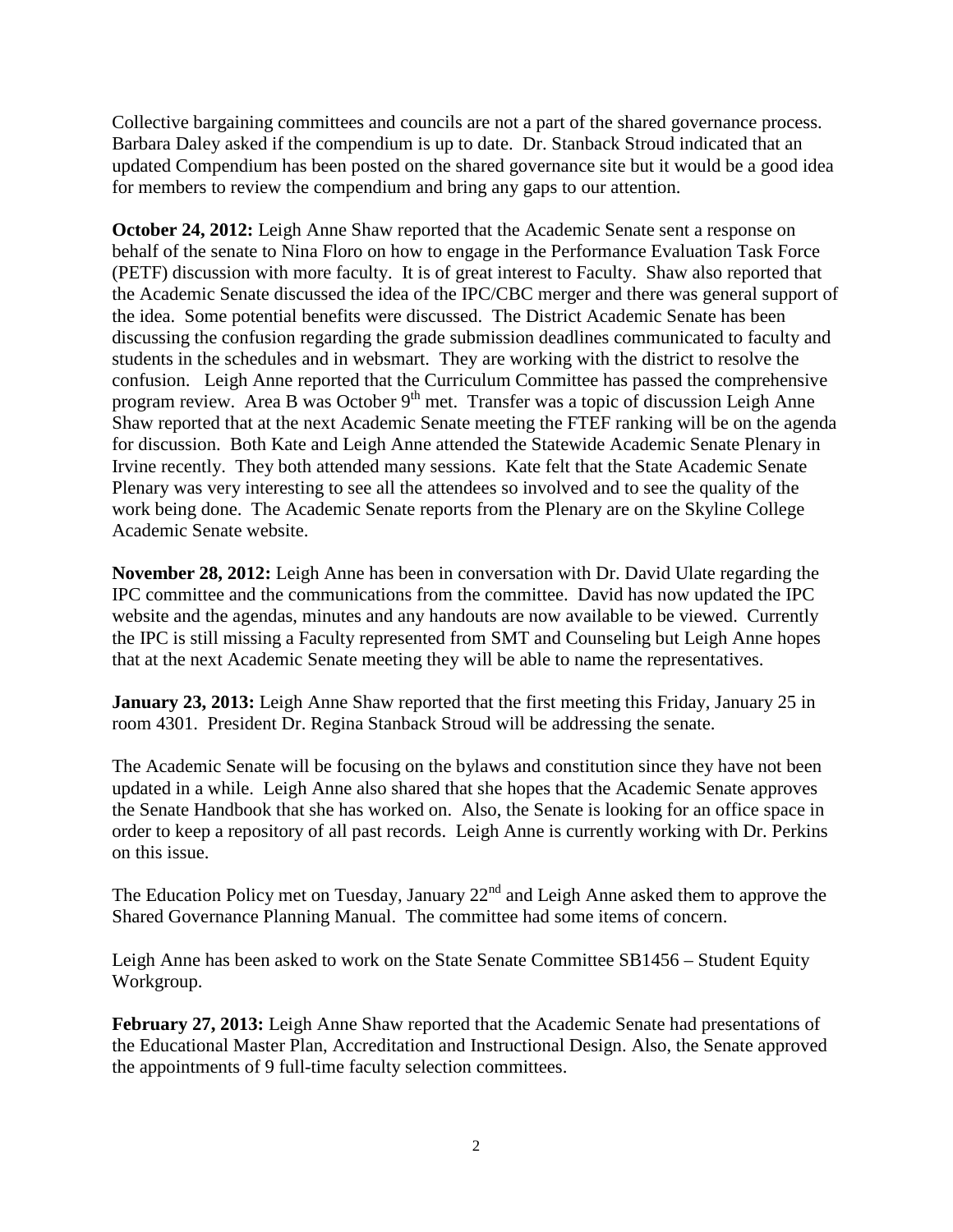Recently Leigh Anne has approved equivalencies for Music and Business faculty. She is requesting assistance on equivalency and its implications.

Friday, March 1 the Academic Senate office hours have been canceled. Leigh Anne will be attending the Student Equity Workgroup in Sacramento.

Kate Browne shared that the Senate is working on the new update of the Academic Senate handbook.

**April 24, 2013:** Leigh Anne Shaw, President of Skyline College Academic Senate, attended the Academic Senate Plenary Session held April 18-20, 2013. Beth Smith of Grossmont College was introduced as the new State Academic Senate President. Leigh Anne worked with Beth on a State Equity Group.

At the Plenary Session Leigh Anne attended a couple of interesting sessions. One was a workshop regarding awards that the State Academic Senate offers each year. There is a problem with getting nominees for the awards. She also attended a workshop "The Scorecard, Disproportionate Impact, and Student Equity".

Currently the Skyline College Academic Senate elections calls for nominees have been sent to all faculty. In preparation for the end of the year festivities a request to faculty for the Meyer award has been sent. Leigh Anne is requesting a list of all full-time faculty hired in the last 5 years in order to choose the Meyer award recipient. Academic Senate is also considering the faculty marshal for Commencement.

The state equity group is talking about integrating the equity plan into existing plans and reports such as BSI, Accreditation and Matriculation Plan. Leigh Anne has observed that, despite our efforts, communication of information among participatory governance constituents is not always effective. She would like the college to consider examining it.

**May 22, 2013:** Leigh Anne Shaw was unable to attend the CGC meeting but did send in her report from Academic Senate.

The Senate approved the Accreditation Draft 3 at its last meeting. They also heard from the PETF on their work thus far. A very detailed report was provided by Nina Floro, who indicated that faculty would receive drafts to review in the fall and an opportunity to comment. This was received well by the Senate and Professor Floro was asked to convey her thanks to the PETF for their work and her report.

The new marketing procedures were discussed. Concerns arose regarding the sameness of the emails that go out to the campus to advertise events. The worry is that the sameness of each message might have the opposite effect and might cause people to ignore information because it all looks the same. Also raised: What voice do faculty have in marketing campaigns? For example, the "Closer than you think" campaign choice to feature individual faculty/administration on the covers is a lovely tribute, but does it reflect our Students First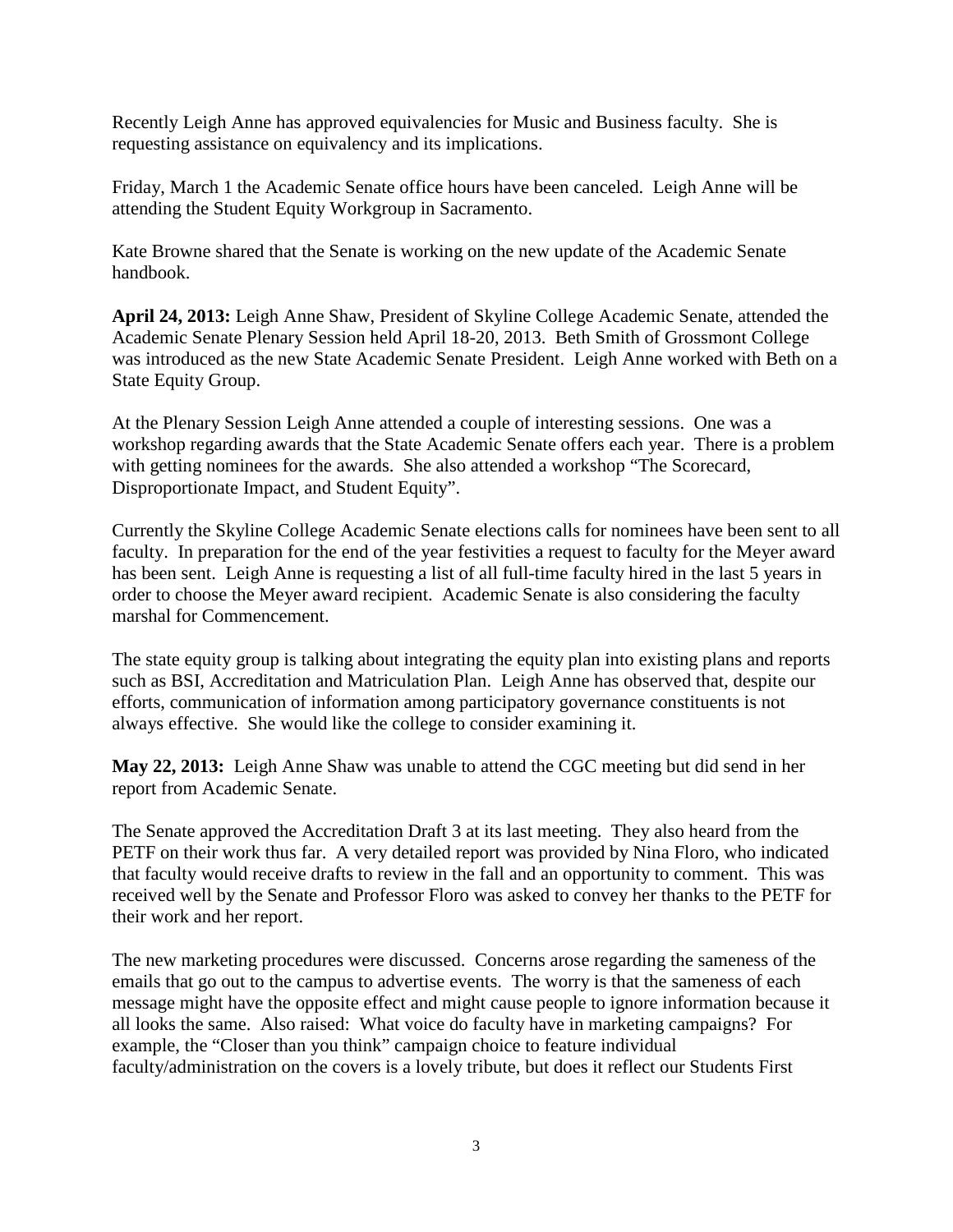philosophy? How do faculty give input into marketing? It was also noted that students do not have access to Skyline Shines, which could be a good marketing tool to them.

After some discussion and concern over the number of committees on campus, the senate approved the creation of the Accreditation Oversight Committee.

The Academic Senate chose George Wright to be the Faculty Marshall at Commencement. At the End of the Year Celebration, the Senate honored Mel Zucker and George Wright, retirees, as well as the Accreditation Steering Committee members Christine Roumbanis, Donna Bestock, Nancy Kaplan-Biegel, and Dennis Wolbers for their work. Dennis Wolbers and Bob McCoy were also honored for their work on the SLOAC.

The Academic Senate Governing council for Fall 2013 will be: Leigh Anne Shaw, President; Kate Williams Browne, Vice President; Tiffany Schmierer, Treasurer; Curriculum Co-chairs Nick Kapp and Jacqui Escobar; Research Chair Mousa Ghanma; Professional Personnel Chair Zach Bruno; Educational Policy chair and Secretary are both vacant.

### **Accreditation**

**September 26, 2012:** President Stanback Stroud reported that the Planning Committee has been working to ensure the planning processes are clear and documented. Up until 2006, the college engaged in three year planning by completing unit plans. The division deans worked with faculty and staff to submit the unit plans. The unit plans were used during the budget process. In 2009, the college went to annual planning where each year's outcome was reported and subsequent year's plan was submitted. In 2011, the administration tried to add an administrative review component. The review component did not go far enough in connecting the resources to the planning so the management council will work on revisions.

Other planning needs include the development of the staffing plan. An IPC taskforce will be recommending a staffing plan. The college planning efforts are currently being documented. These include the planning and governance process and the staffing plan (FTEF allocation, classified priorities, staffing for student success).

President Stanback Stroud indicated that the college does not currently have an administrative position priority process and will be developing one to go along with the FTEF allocation process for faculty positions and the Classified Hiring Priority process for classified staff positions.

Dr. Perkins provided an overview of the Annual Program Planning and Comprehensive Program Review Flow Chart Draft. Each of the components of the planning process will feed into the IPC. The Comprehensive program review – 6year plan for Instruction will go the Curriculum Committee. The draft document will outline the elements of the planning, the flow of the information and the timeline.

Kate Browne commented that a lot of planning goes into program review, and things don't come into fruition. President Stanback Stroud reminded the group that the program review resource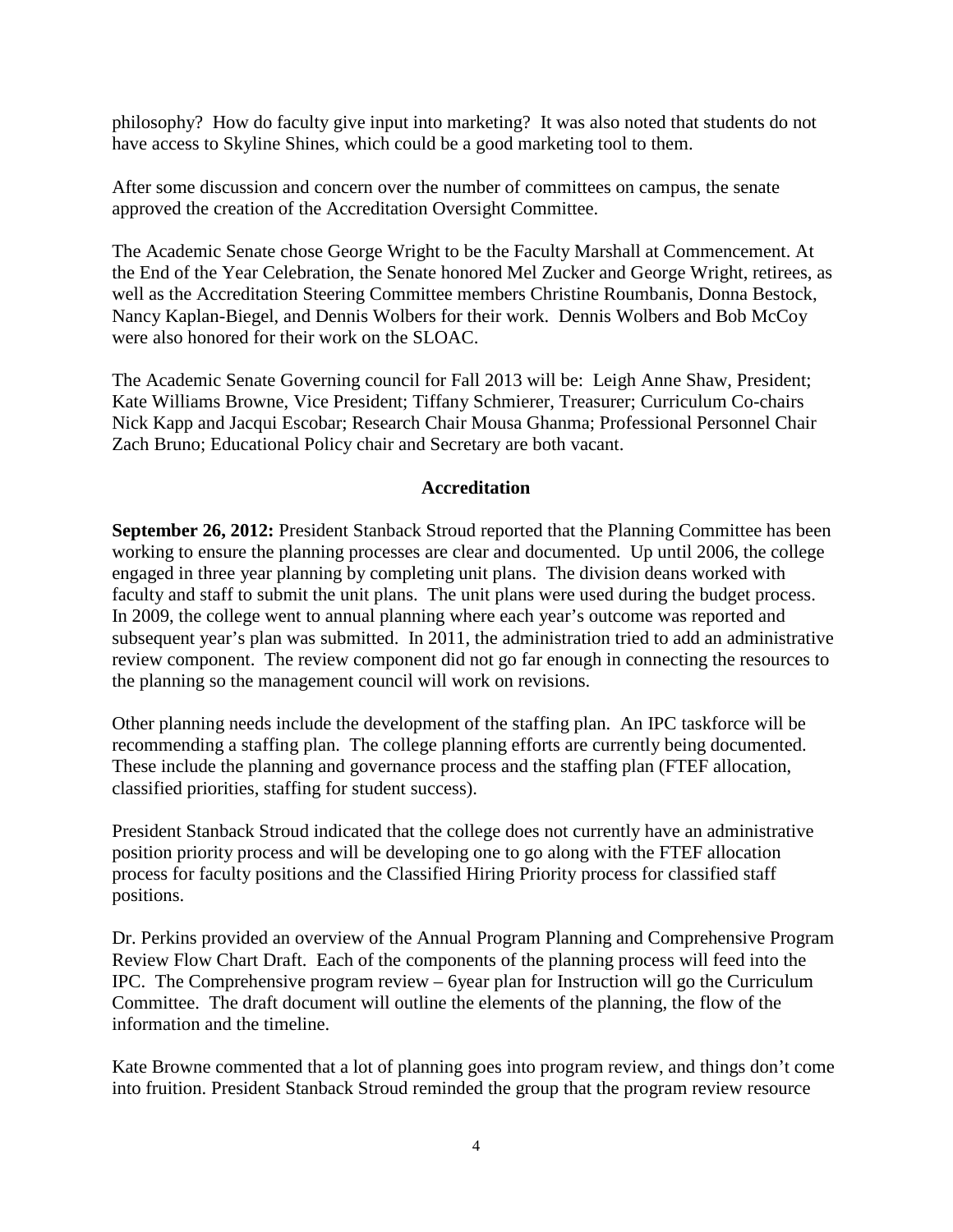components are presented to the budget committee. It may feel like nothing has been done with them because we have been in a cutting mode in the recent three years so we have not invited budget requests.

President Stanback Stroud also indicated that the program review processes need to include planning related not only to resource needs but student success. Leigh Anne asked if we have the research capacity to provide the necessary data for the planning. President Stanback Stroud demonstrated the research page with student outcome data. Leigh Anne asked if this could include tracdat data as well.

**November 28, 2012:** Sarah began by thanking all the writing teams for their responsiveness to assisting with the self-study. The next step in preparing the self-study is to place all the handbooks on the SharePoint site in order for the writing teams to reference them when completing their sections. There are six themes that will need to be weaved into the dialogue of the self-study. As well as ACCJC language that makes it simpler and more concrete to read for the team. The timeline for publishing is early Spring 2012. Beginning in January the report will be given to the PIO office in order to pull all the information together and create a presentable booklet. Then there will be a public forum to discuss the self-study which will be then follow additional draft before finalizing the self-study.

**January 23, 2013:** Tuesday, January 29 from 12-2 p.m. in room 6202 there will be the next Accreditation Open Forum. The current Self-Study Draft is posted on the Accreditation website for feedback from the college community.

The Distance Education Substantial Change Report is in the final stages and will be sent soon to the ACCJC.

**March 27, 2013:** The Accreditation Team is currently working on a draft standard by standard to make it sound like one voice. Standards 1 and 4 are in pre-final state and the team will continue to work on Standard 2 and 3. The draft of the Self-Study will be posted by April  $15<sup>th</sup>$  to the Skyline College website. There will be an Open Forum April 23 for the college community to make any comments regarding the Self-Study. Dr. Perkins encourages the broad participation of all to review the Self-Study and to attend the Open Forum.

Final draft of the Self-Study will be presented to the Board of Trustees in May and then a final approval of the report will be in June. Once approved by the Board of Trustees the Self-Study will be submitted to the ACCJC.

There is an Accreditation webpage located on the Skyline College website. The Accreditation Site Visiting Team has started to meet to plan for the physical visit of the team. There are many logistics to work through for the visit such as hotel accommodations, meeting space and appointments with the Skyline College Community.

The ACCJC announced that the Skyline College Distance Ed Sub Change Report has been accepted and the college received commendations. The report is available on the Skyline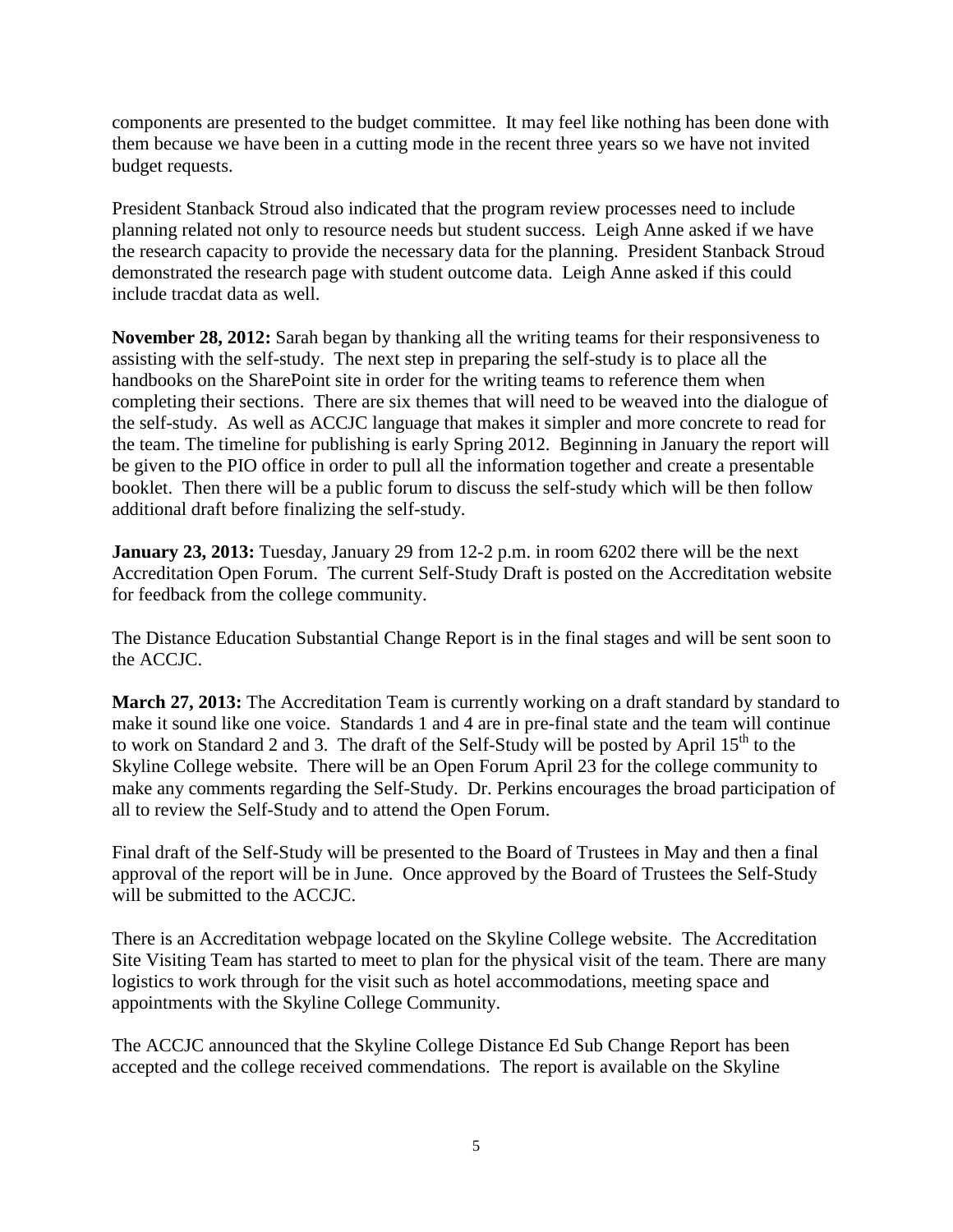College website. Congratulations to the college for exemplary DE report approval under the leadership of Dr. Sarah Perkins.

### **Accreditation Oversight Committee**

**April 24, 2013:** Dr. Sarah Perkins proposed to the College Governance Council the need to add the Accreditation Oversight Committee to the Compendium of Committees. The representation on the committee would be from each constituent group on campus and they would meet once a semester. The group will not be a decision making committee.

A recommendation of the new committee will be made at the next meeting. Each constituent group will discuss the new committee at their next meetings.

**May 22, 2013:** Dr. Stanback Stroud reported that at the last CGC meeting Dr. Perkins presented the idea of creating an Accreditation Oversight Committee.

(M/S/U Joi Blake/Linda Allen) CGC approved the establishment of the Accreditation Oversight Committee and adding it to the Participatory Governance List.

All constituent groups unanimously approved the addition of the Accreditation Oversight Committee to the Participatory Governance.

### **Accreditation Self Evaluation**

**May 22, 2013:** Dr. Sarah F. Perkins addressed the CGC regarding the Accreditation Self Evaluation final draft. The timeline for approval of the draft is as follows:

| June $17$ : | The Self Evaluation will be presented to the Board of Trustees Study       |
|-------------|----------------------------------------------------------------------------|
|             | Session to give an update of the draft.                                    |
| June $26$ : | A hard copy of the Self Evaluation will be given to the Board of Trustees. |
| July 24:    | Board Of Trustees approve the report.                                      |

Week after July 24: The final, signed Self Evaluation will be sent to the ACCJC.

The report is substantially finished. Donna Bestock and Christine Roumbanis have visited each constituent group for their approval.

(M/S/U Joi Blake/Linda Allen.) CGC approved the draft of the Accreditation Self Evaluation.

### **Accreditation Team Visit**

**September 26, 2012:** Dr. Stanback Stroud reported that each of the three colleges in the district has been asked to identify their first and second choices for the accreditation site visit. The range of October 7 – October 24, 2012 has been provided. The three college presidents will be collaborating. President Keller of Cañada College would like the three presidents to avoid October 7, avoiding a conflict with the Olive and Wine festival.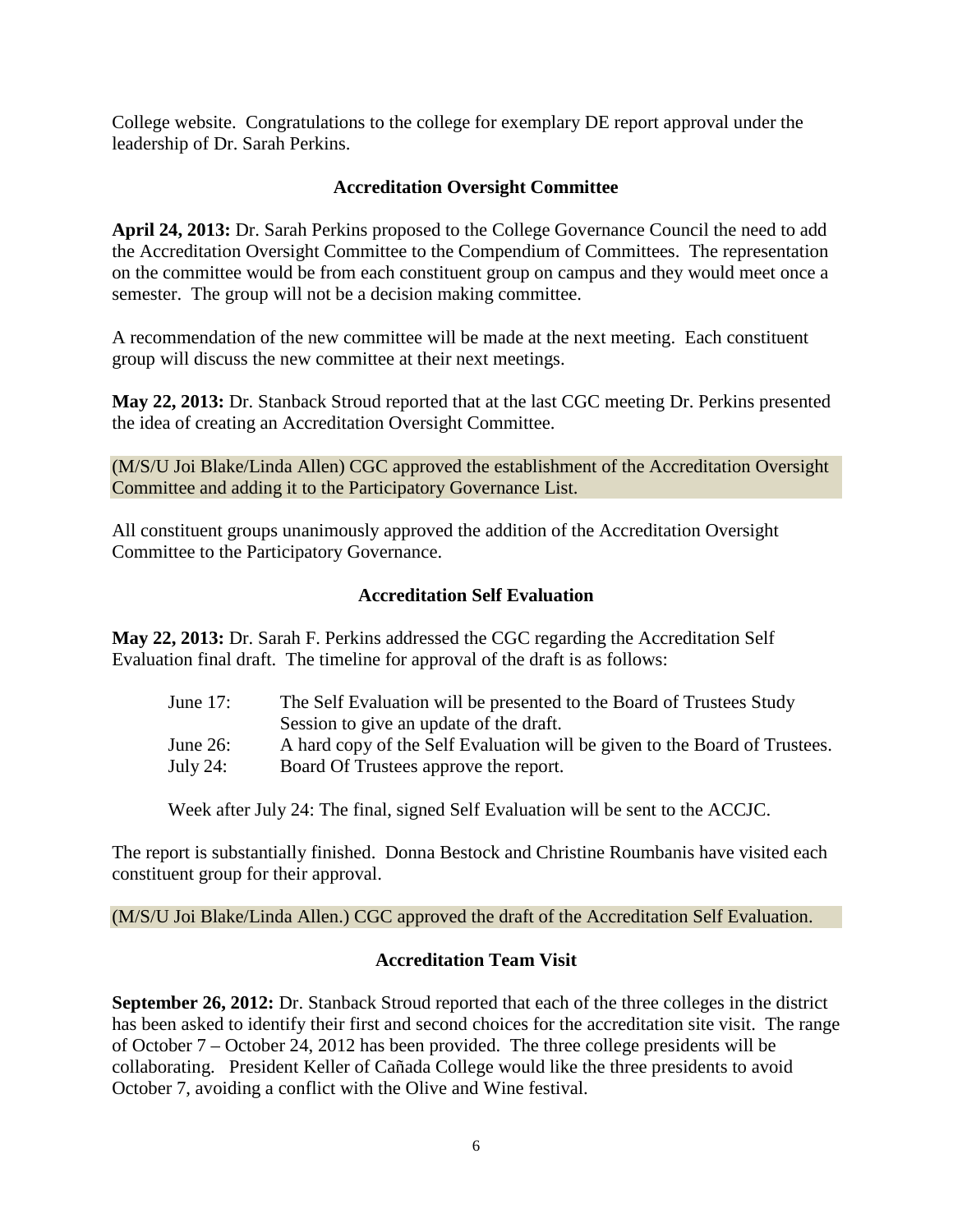Sarah is asking this group to please read 1-9 of *Guide to Evaluating Institutions* in order to be familiar with the intricacies of the six themes that are expected to be evident.

### **Administrative Leadership Unit Planning and Review (ALUR)**

**October 24, 2012:** President Stanback Stroud shared the ALUR with the council and reported that this format has been adopted in order to expand the administrative unit planning to incorporate service area outcomes and add a program review element. The form incorporates the college goals, balance scorecard strategies, service area outcomes, resource needs including staff, facilities, equipment and professional development.

This form will also allow for the collect of data that will inform future staffing plans. The report also looks at what has happened in the past and what is being planned for the future and what are the needs of the department. Dr. Regina Stanback Stroud wanted to share the information with the council to show them of the work that is being done throughout the campus. Leigh Anne Shaw confirmed that the department program reviews will inform these plans as well. Dr. Sarah F. Perkins indicated that the faculty is creating an annual planning process and end of 6 years there is a comprehensive review. Looking at patterns and projecting where the program is going.

### **Announcements**

**October 24, 2012:** Barbara Daley announced that she received funding to sponsor a speaker. She will be hosting a speaker form Kenya who formerly worked for Nestle Corporation on November 15, 2012 at 11:00 a.m. in room 4301. Targeted students include students of sociology, ethnic studies and other multicultural communities. Barbara has already connected with the International Students program and the CITD. The speaker will be invited to attend the International Students' Thanksgiving party at 2 p.m. on that day. President Stanback Stroud asked Barbara to provide information to Skyline Shines.

Dr. Joi Blake reminded the group that Dr. Pamela Cox will be making a presentation on generational communication at the lecture series tomorrow. All are invited.

**November 28, 2012:** The DRC is having a drawing to raise funds for their annual scholarship. The prizes include an Xbox 360, Kinect, Netbook, SmartPen, Sporting Event Tickets, and a gift card to the Bookstore. Tickets can be purchased by any DRC staff person. The tickets are \$1.00 each, 6 for \$5.00, or 24 for \$20. The drawing will be Tuesday, December  $4<sup>th</sup>$ .

President Stanback Stroud reported that the Interim Dean of Counseling process will conclude by the weeks end. She received 4 applications and will meet with 3 candidates. Thursday, November 29<sup>th</sup> she along with Dr. Joi Blake and Dr. Sarah Perkins will meet with the candidates. Recently she has met with the ILT, SSLT and will meet with the Counseling faculty tomorrow in order to ascertain their interest and perspectives. The Interim Dean will be in the position from January 2013 through December 2013.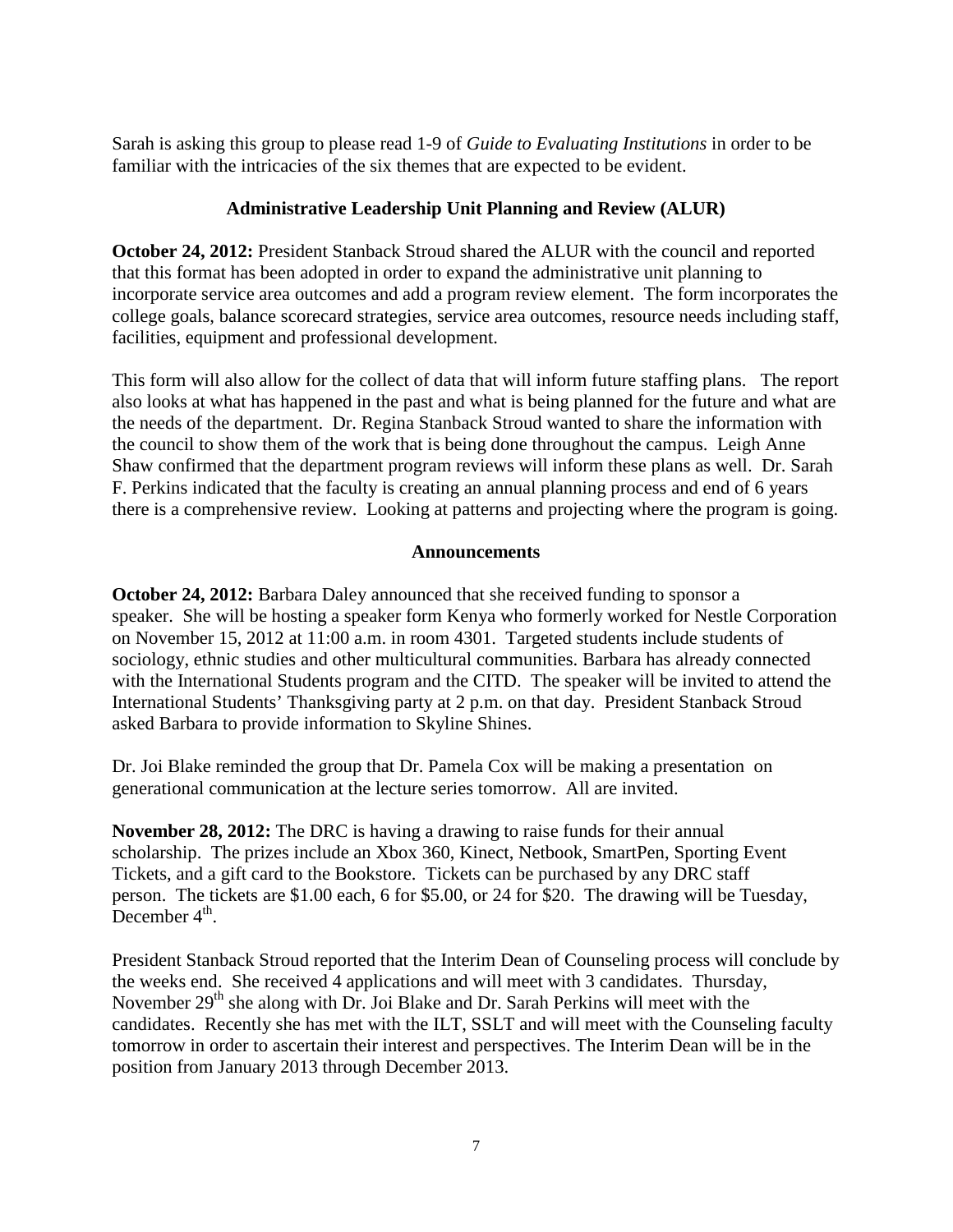**January 23, 2013:** Dr. Joi Blake announced that there is a Cover Your Cough and Influenza Campaign going on through the Health Center. They are providing free influenza shots to anyone who is in need.

There is also a Health Choices Campaign through the Health Center.

**April 24, 2013:** Dr. Joi Blake announced that the 2013 Commencement Speaker is Juan Sepúlveda, Senior Advisor for Hispanic Affairs for the Democratic Committee and the former Director of the White House Initiative on Education Excellence for Hispanic Students.

### **Annual Report**

**March 27, 2013:** The ACCJC report is due April 15<sup>th</sup>. The report will be available to the Institutional Planning Committee and College Governance Council for review prior to the April 15<sup>th</sup> deadline. As soon as the report is final, Dr. David Ulate will forward the document to the members of the College Governance Committee.

### **Annual Report 2011-2012**

**September 26, 2012:** Regina shared the draft of the CGC annual report. Council members agreed to review it and send feedback/approval/disapproval via email so it can be posted.

#### **Assessment**

**September 26, 2012:** The Academic Senate and the Student Learning Outcomes Assessment Cycle (SLOAC) task force are discussing timelines and are learning more on how to approach Institutional Student Learning Outcomes in response to feedback received in the Employee Voice Survey. Leigh Anne Shaw reported that the September 6 email from President Stanback Stroud that announced our need to intensify our efforts on assessment was received well by the faculty. Kate Brown indicated that some faculty appreciated the structure and clarity. Leigh Anne asked if the college could consider setting aside a couple of days next spring for the SLO work days. Dr. Perkins indicated that in response to concerns about time, the Division meetings have been restructured to be regular and to be focused on assessment and assessment tools. Parttime faculty will be compensated to attend and participate in the meetings. Additionally, the Center for Transformative Teaching and Learning, co-coordinated by Nina Floro and Bridgette Fisher is being developed and expanded to be a resource on assessment. Also, the Spring Flex Days are being planned to focus on assessment and planning. Dr. Perkins reported that more information has been entered into TracDat and that in the areas where it has not been submitted, the Deans are working with the division to designate someone to input into TracDat or hire someone to do the entry.

#### **Associated Students of Skyline College**

**September 26, 2012:** *Welcome Week:* Jose Sosa Sanchez reported on the Welcome Week activities. He said the idea was to feed the mind and the body. The ASSC is trying to get student engagement – entice students with feel good home activities to get them more involved.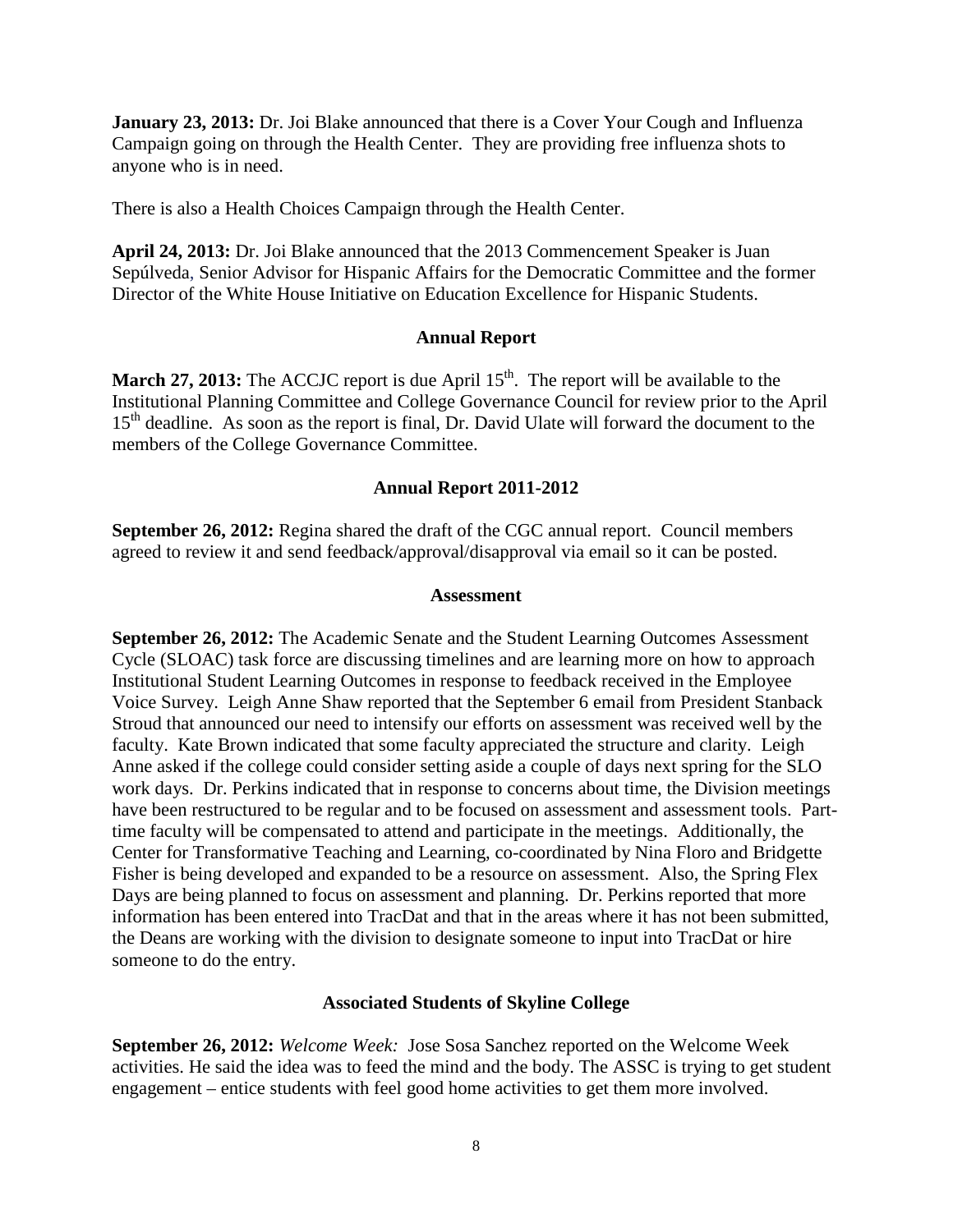*Lecture Series:* The ASSC, along with the President's Council and the San Mateo County Community College Foundation are sponsoring a Lecture Series. Barbara Daley asked how the speakers were identified and Dr. Blake responded that the series is to promote student engagement and is in line with the President's message, "Call to Consciousness." The series will include Dr. George Lakoff, speaking on politics, Dr. Pamela Cox-Otto, a multigenerational expert, Dr. J. Stephen Morrison on Global Health, and Natasha Trethewey, a US Poet Laureate 2012 and Pulitzer Prize winner. Dr. Stanback Stroud commented that Dr. Blake has been instrumental in this process and it started with our Opening Day speaker, Dr. Pedro Noguera. To ensure attendance, faculty with classes in disciplines related to the speakers presentation were invited to bring their classes if they felt the presentation would meet their instructional objectives and if they felt the presentation would be beneficial to the students. Dr. Blake indicated that speakers have been very generous in reducing their fees. There will be speakers lined up also for the spring.

*Social Media:* The students are also taking advantage of social media sites, such as Facebook and Twitter. They are also tracking hits to see how much students are getting involved. Jose also mentioned that the students are trying to elicit help from Professor Mair to improve their public speaking skills.

**October 24, 2012:** Jose Sosa Sanchez reported that some of the members of ASSC attended the California Community Colleges Student Affairs Association (CCCSAA) conference. Student representatives from throughout the state meet to focus on networking, student professional and leadership development and issues of student affairs. Jose also reported that ASSC concluded the toy drive for Toys for Kids with Cancer. They collected a large quantity of toys he stated, "We have hundreds of toys to give out!"

**November 28, 2012:** Patiane Gladstone reported for the ASSC. On December 5 the ASSC is bringing snow on to campus for a "Snow Day". There will be sleds available to use on the snow and several food trucks to purchase food. The location of the "Snow Day" event will be behind building 4 in the grassy area near the ceremonial circle. The snow should arrive by 9 a.m. and will be available to play in until it melts.

**January 23, 2013:** Kevin Garrett reported that the ASSC approved funding for the Black History Month in February. Professor Tony Jackson has scheduled a number of speakers to visit Skyline College.

Information for the upcoming ASSC and Student Trustees elections will be sent out soon. ASSC plans to visit each classroom to share information about the election process.

**February 27, 2013:** The ASSC will be traveling to Washington D.C. for a leadership conference soon. The District Student Trustee elections will be held April 13<sup>th</sup>.

There will be a Cesear Chavez luncheon held on March  $28<sup>th</sup>$  which is being co-sponsored by the ASSC. There will be agencies to recruit students to serve as volunteers.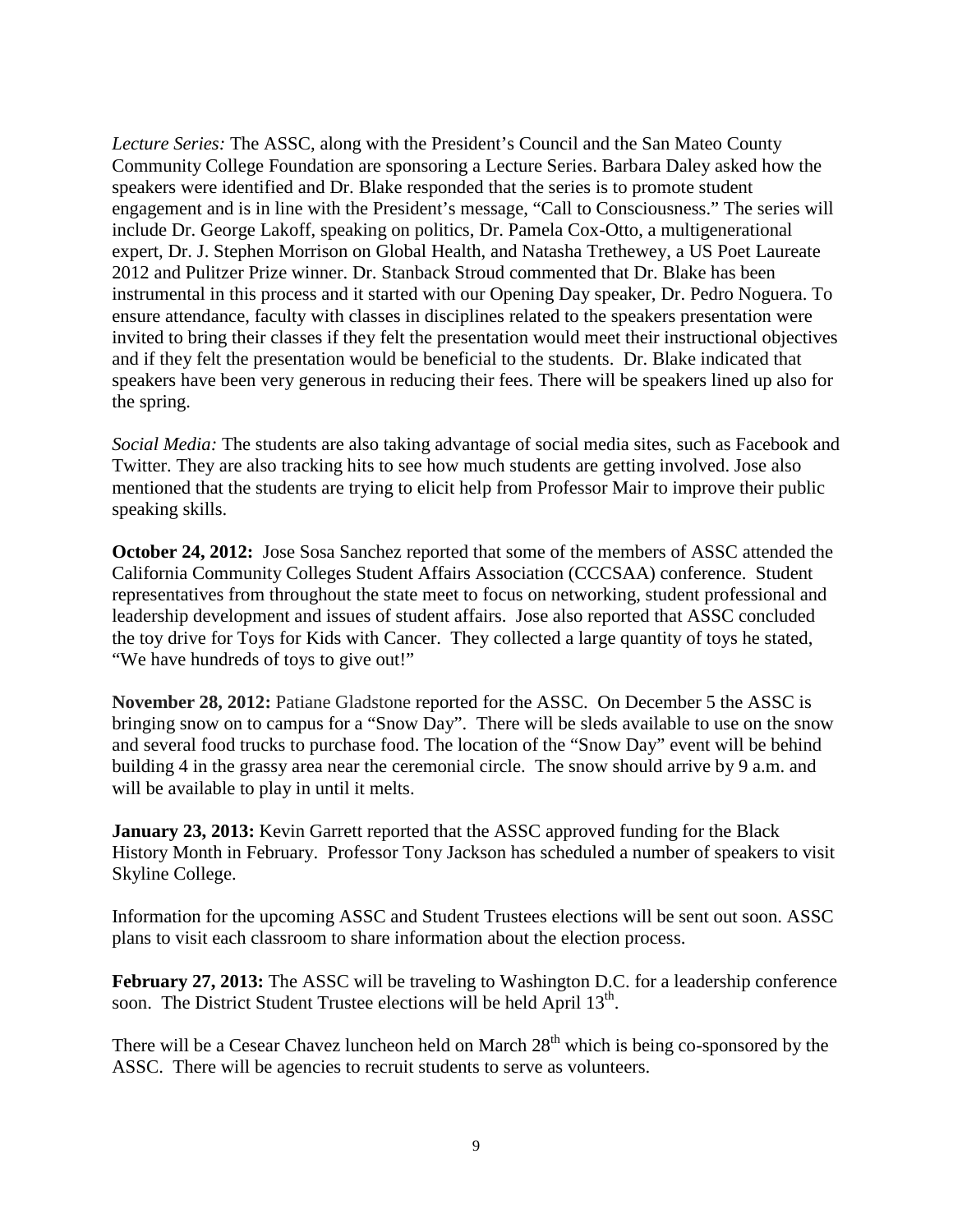**March 27, 2013:** Representative from ASSC, Kevin Garrett, reported to the College Governance Council that the ASSC just returned from Washington D.C. for a national conference. The students had problems meeting with some of the Representatives due to their schedules but found out later that CSM Associated Students were effective in meeting with some of the Representatives. Kevin mentioned that the Skyline Associated Students will work on ideas to coordinate meetings with our Representatives and the CSM Associated Students for the next national conference in Washington D.C.

Last Friday, March  $22<sup>nd</sup>$  Skyline College hosted an UMOJA conference on campus and the attendance to the conference was amazing. The ASSC is working with Phyllis Taylor regarding how the coordination of the UMOJA conference can be a model for other conferences held.

Kevin also reported that the ASSC is trying to implement more supplemental information with funding request to fulfill the Student Learning Outcomes (SLO's).

**April 24, 2013:** Jose Sanchez Sosa, President of Associated Student of Skyline College, reported on the successful hAPI Festival held Wednesday, April  $17<sup>th</sup>$  from 11-2:30 in the Quad. Over 1000 people passed through the festival and participated in the event. Also the same week the San Francisco Poet Laureate, Alejandro Murguia and singer songwriter Diana Gameros presented poetry and music Friday, April 19<sup>th</sup>.

**May 22, 2013:** Vince Meschi reported on behalf of the ASSC. The 2013-2014 ASSC elections are completed and the new President and Vice President are President Kayla Razavi and Vice President Priscilla Sanchez. Some positions are still opened and they hope to be filled in the Fall. The ASSC is working with Amory with Scholarships and the Commencement Ceremony. The ASSC approved \$10,000 to collaborate with the College Lecture Series. They also approved the Accreditation Self Evaluation Draft.

Kate Browne thanked the ASSC for their assistance with the ECE Department Graduation.

# **Balanced Score Card Goals and Strategies**

**September 26, 2012:** IPC will be recommending strategies to go with the new goals for inclusion on the BSC. The BSC is our accountability dashboard that we use to see how/if we are meeting our college goals. It can be found at <http://www.skylinecollege.edu/institutionalplanning/balancedscorecard.php>

**October 24, 2012:** Additionally, the council recommended the adoption of BSC for the new goals.

- *6. Play a central role in the preparation of the regions workforce and expand networks and partnerships with business, the community, and non-profit organizations.*
	- *Strategy 6.1. OUTREACH & RESPONSIVENESS TO COMMUNITY NEEDS: Broad outreach efforts that build partnerships and respond to educational community needs.*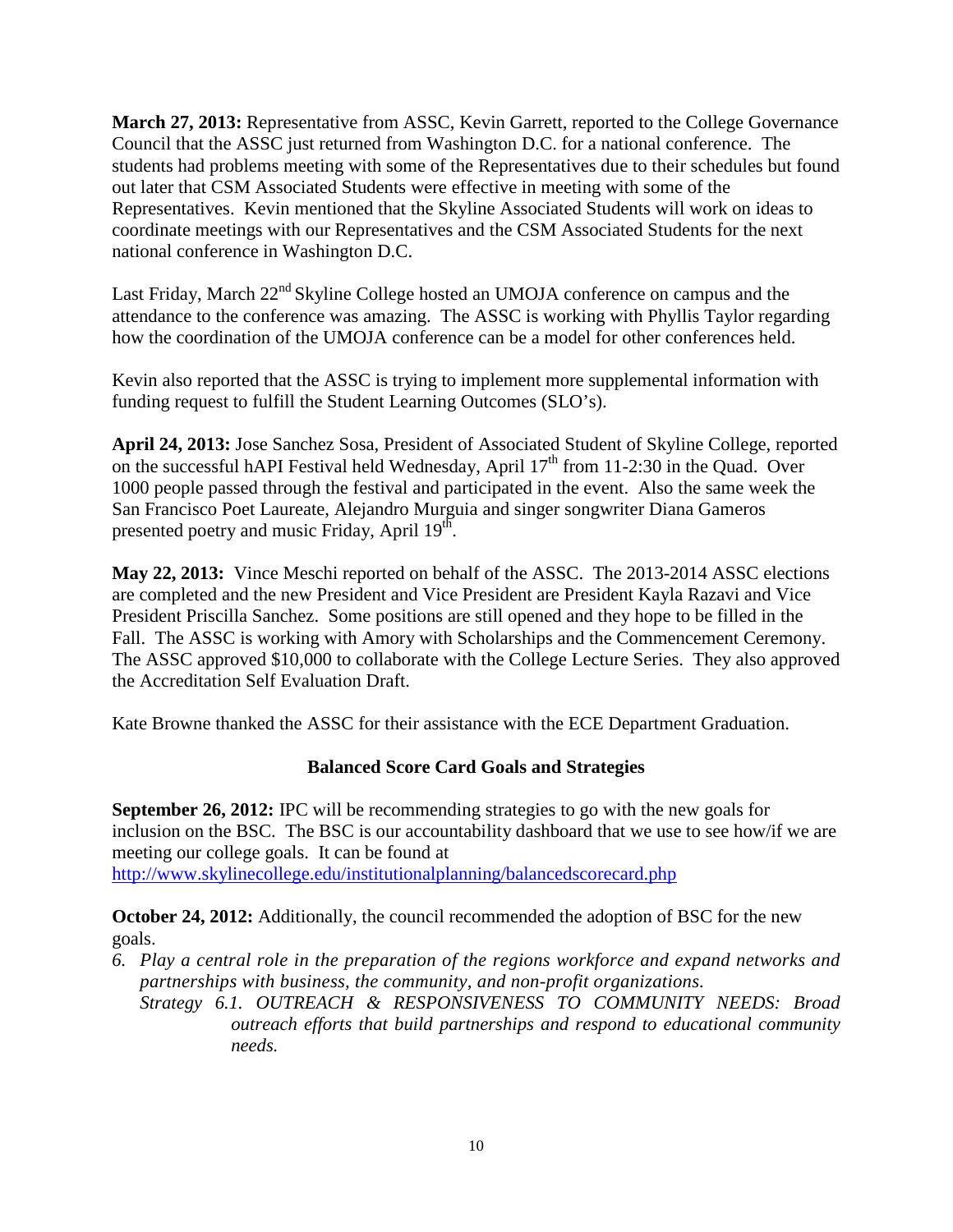- *Strategy 6.2. INNOVATIVE PROGRAMS, SERVICES & MODES OF DELIVERY: An innovative and comprehensive balance of programs, courses, services and modes of delivery that meet student and community needs.*
- *Strategy 6.3 MARKETING, OUTREACH & CONNECTIONS TO ACADEMIC & BUSINESS COMMUNITIES: Broad outreach and marketing efforts that incorporate continuous evaluation of community needs for comprehensive planning to build public awareness.*
- *7. Establish and maintain fiscal stability and alignment of programs and services to the core mission, vision and values of the college. Strategy 7.1. INTEGRATED PLANNING & INSTITUTIONAL PERFORMANCE MEASUREMENT: An integrated planning system that responds to all stakeholders and tracks and measures college-wide performance indicators.*
- *8. Internationalize the educational experience by enriching the college with a diverse community of learners representing the collective resources of humanity and engaging in a vibrant dialogue that engenders an understanding of others.*
	- *Strategy 8.1 CULTURAL CENTER FOR THE COMMUNITY: A position and presence in the community as a major cultural center.*
	- *Strategy 8.2 ARKETING, OUTREACH & CONNECTIONS TO ACADEMIC & BUSINESS COMMUNITIES: Broad outreach and marketing efforts that incorporate continuous evaluation of community needs for comprehensive planning to build public awareness.*
	- *Strategy 8.3. STUDENT ACCESS & SUCCESS: Student access and success through availability, quality and assessment of support services and student learning outcomes.*
	- *Strategy 8.4 INNOVATIVE PROGRAMS, SERVICES & MODES OF DELIVERY: An innovative and comprehensive balance of programs, courses, services and modes of delivery that meet student and community needs.*
	- *Strategy 8.5 STUDENT ACCESS & SUCCESS: Student access and success through availability, quality and assessment of support services and student learning outcomes.*

(M/S/U – Daley/Shaw) The College Governance Council recommends the BSC strategies to go with the new goals.

### **Updated Balanced Scorecard**

**January 23, 2013:** Dr. David Ulate presented an update of the Balance Scorecard. The new goals and strategies have been updated on the Balance Scorecard. All the remaining documents of the Balance Scorecard reflect the new goals and strategies.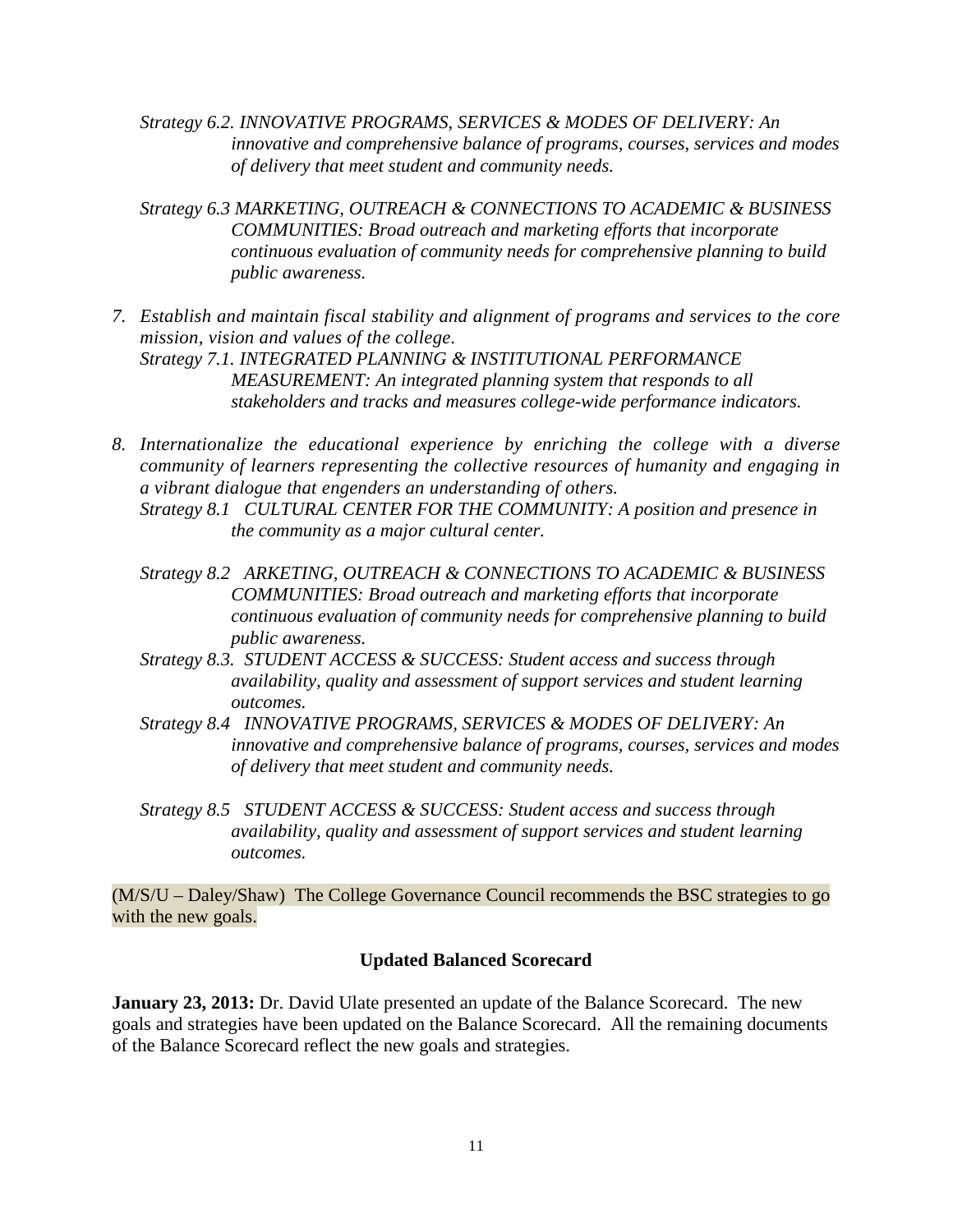(M/S/U –Blake/Shaw ) The CGC accepted the revised Balance Scorecard Overview Goals and Strategy Map.

## **Chapter 7 of Board Policies**

**February 27, 2013:** Dr. Joi Blake shared with the council that in order to prepare for the Accreditation visit the Vice Presidents of Student Services from all the campuses is working on updating the Chapter 7 Board Policy. She has asked for the Council to review and give feedback by March 6<sup>th</sup> of the document. The final document will be presented to the Board of Trustees at the June meeting.

## **Classified Council**

**September 26, 2012:** Barbara Daley reported that the Classified Council received a public safety update from Rob Dean at their last meeting. Additionally, the Classified Council and the Academic Senate will attend each other's meetings. Sue Lorenzo has been asked to speak of new additions in A&R and Mary Gutierrez, the new Dean of Language Arts has also been invited to introduce herself.

**October 24, 2012:** Barbara Daley reported that the Classified Council did not meet in early October because they cancelled the meeting in order to encourage participation in the Call to Consciousness Lecture Series presentation of Dr. George Lakoff. Future meetings will be resumed. The Council has scheduled noon meetings in order to encourage Classified staff participation.

**November 28, 2012:** Linda Allen reported that this year the Classified Council will be including on the agenda reports from different areas of the campus. This will allow the Council to learn about the functions and events that are taking place throughout the campus. Recently Mary Gutierrez and the Financial Aid Department presented at the meeting. The Classified Council discussed the decision matrix by email. Linda has encouraged the Classified Staff to add Skyline College's mission statement to all emails. Linda also thanked those who supported Classified Council with the See's candy fundraiser.

**January 23, 2013:** Barbara Daley reported that Classified Council did not meet in December due to a conflict. The Executive Board did meet this month and talked about participatory governance and working on becoming a Classified Senate. The Executive Committee is currently working on revising the Classified Council Constitution and has asked all Classified Staff to review the document for any revisions.

The Classified Council plans to hold a couple of short workshops and one summer retreat for Classified Staff. They are deciding on a good time of year so a large number of staff can attend. A survey will be distributed to find out the type of topics staff is interested in and also the time of year that would be best to hold the retreats.

The Executive Committee is also working on ways to encourage more Classified Staff to attend the monthly Classified Council meetings. Recently the Council changed the day and time of the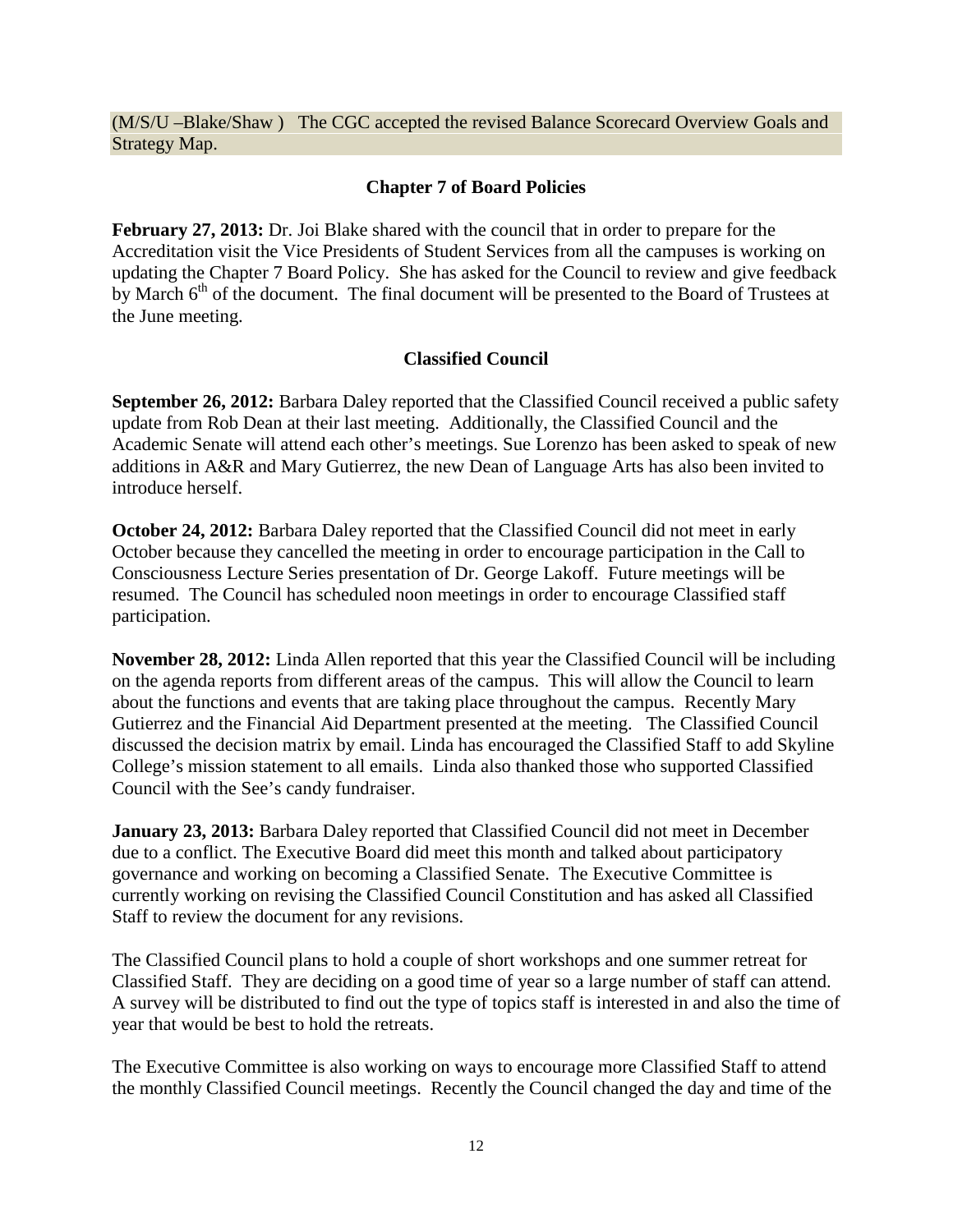meeting to correspond with the lunch hour but that hasn't increased attendance. Suggestions were made such as hosting a portion of the lunch meeting with refreshments or food, inviting key people on campus to discuss their areas of expertise, using a portion of the meeting for a short workshop on a topic of interest and to increase the Officers Board by adding delegates from different areas of the campus.

**February 27, 2013:** Barbara Daley reported that the Classified Council met in December and Anjana Richards presented to the Council information regarding sustainability.

Classified Council is currently working on updating their constitution and bylaws in order to be approved by the state to change from a Council to a Senate. They are also trying to connect the Classified Council Mission Vision and Values to the Colleges Mission Vision and Values. The goal is to complete the process by the end of the year but may be longer.

Recently at the District Shared Governance Council there was a discussion regarding the change from Shared Governance to Participatory Governance. There is a concern with some staff of the change in title. Some of the other campuses have had major discussions on the topic. Changing the title did not change any governance processes only the title.

Currently Classified Council has an Easter Fundraiser and if anyone is interested please submit your order by March  $8<sup>th</sup>$ .

It was suggested by Linda Allen that she hopes that in the future there would be a District Classified Council or Classified Senate. This will give the President and Vice President's to work together on different topics being discussed and have more Classified involved.

**March 27, 2013:** Linda Allen reported to the council that the Classified Staff unanimously voted on changing their name from Classified Council to Classified Senate. At the last Classified Council meeting Ray Hernandez shared the delineation of functions map. The Classified Council will be awarding two scholarships at \$400 each to students this Spring. Linda also shared that the Classified Council is currently planning a mini workshop in April for all Classified Staff. The workshop will be held Friday, April  $12<sup>th</sup>$  from 12-2 p.m. and lunch will be provided. The topic is "Juggling Act Overview of Work Life and Balance" facilitated by the Claremont Group. The topic was in response to a survey of all Classified Staff.

A question from Dr. Regina Stanback Stroud was asked regarding what was needed in order to officially become a Classified Senate. Linda shared that once the constitution and bylaws are updated and approved then she will work with the State Senate to finalize the process.

**April 24, 2013:** Barbara Daley, Vice President of Classified Council, reported to CGC on behalf of Linda Allen who is currently on vacation this week. She announced that Classified Council cannot support the merging of IPC and CBC yet because they need more information regarding the makeup of the new committee, how many Classified Staff would be members and how would it affect their workload as members of the new committee. The Classified Council could not make a recommendation at this time until they have more information.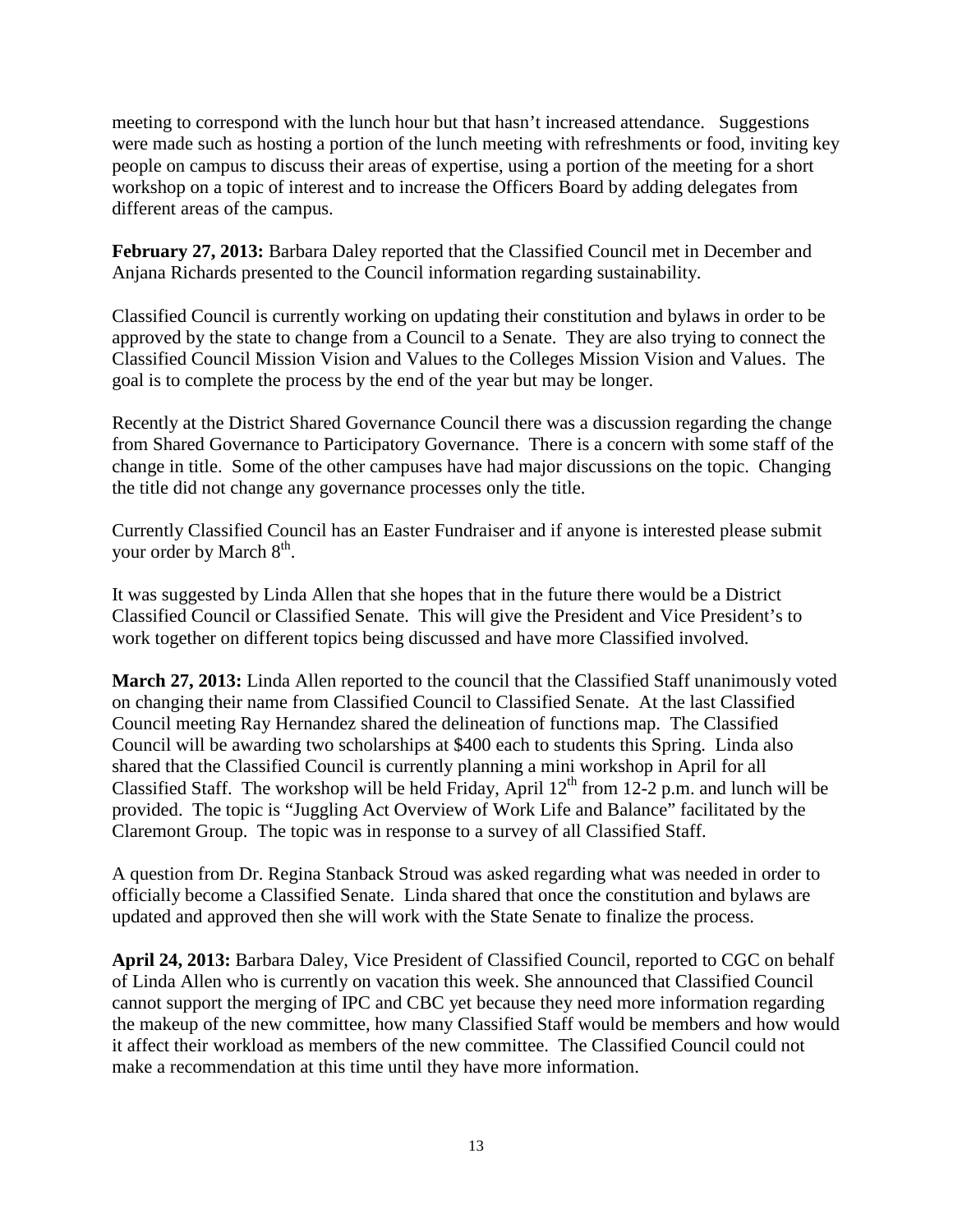At the last Classified Council meeting Linda Allen discussed the Novi Survey, the IPC Research Form and the Educational Master Plan. She encouraged all Classified Staff to visit the PRIE website.

Heather Smith from the SparkPoint Center gave a presentation on BACC and CLASP partnership. The Classified Council held a One-Hour Classified Staff Mini-Retreat on Friday, April 12. The topic was Juggling Act: Overview of Work/Life Balance and it was facilitated by Claremont EAP. The topic was chosen based on a survey of Classified Staff.

Barbara mentioned to the College Governance Council a concern with regards to the Second Harvest Food Bank bins that are located throughout the campus. Nancy Lam asked Classified Council who is responsible because there are some bins that are full. The topic will be presented to the Managers at the next Managers Council.

This June there will be a 3-day Classified Leadership Institute being offered by State Classified Senate in Sacramento, June 13-15, 2013. Classified Staff is encouraged to attend.

The next Classified Council meeting will be a Potluck, Thursday, May 2<sup>nd</sup>. The Classified Council plans to have a presentation by Donna Bestock and Christine Roumbanis who will give an update of the Accreditation Draft; a discussion of the election of new Executive Board members for 2013-2014; organizing a Summer Retreat; and continuing to work on the revisions to the Classified Council by laws to work toward becoming a Classified Senate.

It was suggested by Dr. Sarah Perkins to ensure that the Classified Council website reflects the work of becoming a Classified Senate.

**May 22, 2013:** Barbara Daley reported to CGC that at the recent Classified Council meeting Christine Roumbanis presented the Accreditation Self Evaluation draft for approval. The Classified Council unanimously approved the draft. Also discussed at the meeting were the elections for the new members of the Classified Council Executive Board and shared a document that would provide job descriptions for each Executive Board member. The Classified Council will be planning a summer retreat for all Classified Staff.

### **Classified Employee of the Year**

**January 23, 2013:** It is time to nominate a Classified Staff member for the annual Classified Employee of the Year Award. The deadline to submit nomination forms is 4:30 p.m. January 31<sup>st</sup> to Theresa Tentes. A special College Governance Council meeting has been scheduled for Wednesday, February  $6<sup>th</sup>$  at 2:30 p.m. to discuss the nominations. The details and timelines were announced by the PIO office and will be included in the next few Skyline Shines.

### **College Council Annual Report**

**May 22, 2013:** Dr. Regina Stanback Stroud explained to the CGC members that each year a College Council Annual Report is created using the approved minutes from each meeting. The annual report will be available on the CGC website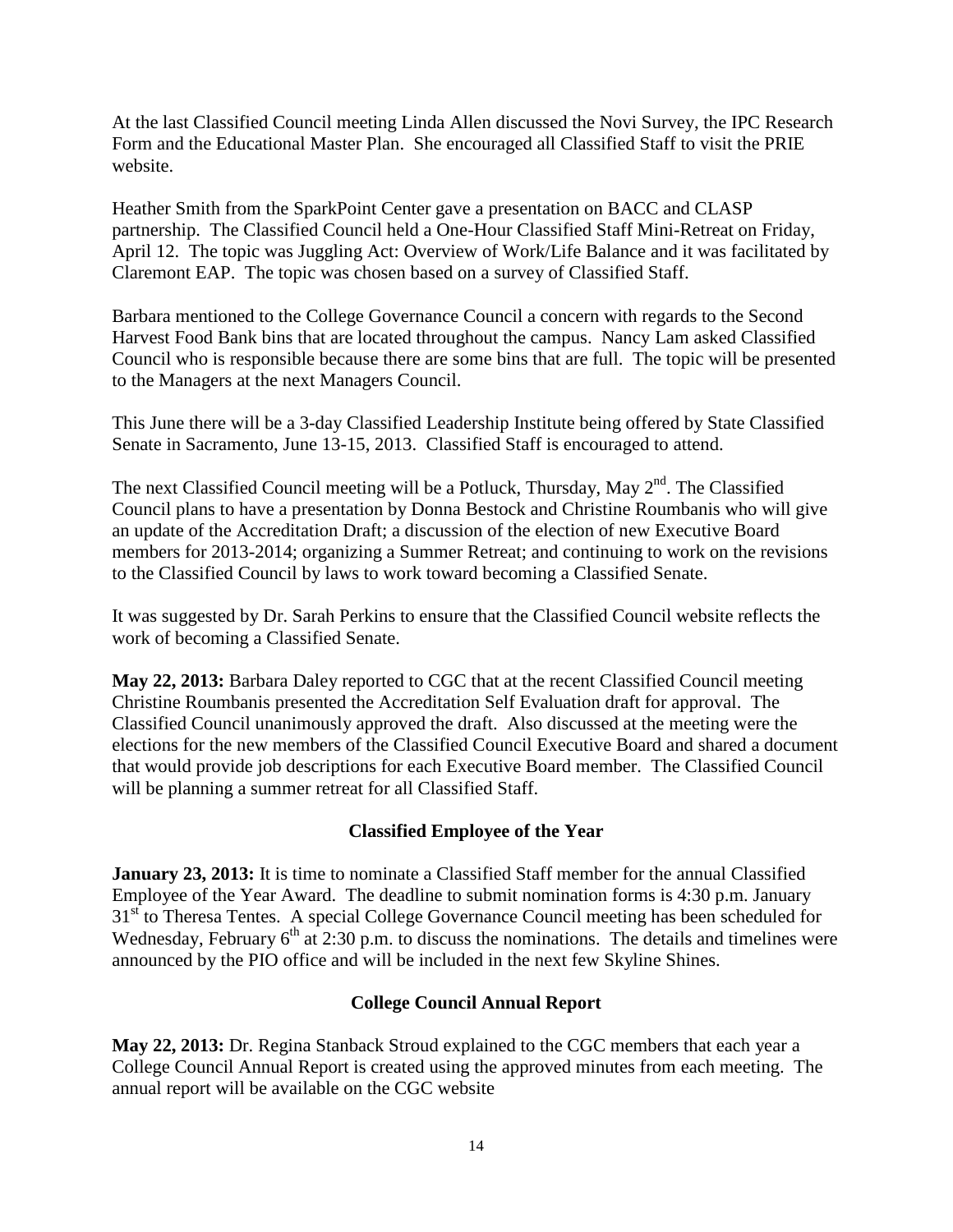(M/S/U Kate Browne/Linda Allen) The CGC approved the CGC Annual Report with directions to add the approved minutes from the April 24 meeting and to add the May 22 approved minutes in the Fall to finalize the document.

#### **DE Sub Change**

**November 28, 2012:** Dr. Sarah Perkins reported that Skyline College will be submitting a substantive change report to ACCJC. ACCJC requires a college with programs, degrees and certificates that offer 51% or more of the instruction online to submit a substantial change report. There is a group has started working on the DE Sub change report and it parallels the accreditation self-study report. The Sub Change report is due to ACCJC March 2013 but before it can be sent to ACCJC the SMCCCD Board of Trustees will need to approve the report. The goal is to send the report to the Board at the February 2013 meeting. The group who is working on the report is comprised of members of TAC and Student Services. The DE Subcommittee is chaired by Bridget Fischer. Both CSM and Cañada are also working on the same report.

#### **Decision Matrix**

**October 24, 2012:** President Stanback Stroud reported that Chancellor Galatolo asked each of the College Presidents to enhance clarity of how decisions are made and how items enter the governance processes. This is also a standard in the accreditation process. Using a table prepared at CSM, President Stanback Stroud distributed a draft table that describes how decisions navigate through the Skyline College processes. Ultimately, this table will be a part of the Governance and Planning Handbook. All of the representatives are asked to review the table and make any recommendations on ways it can be improved.

#### **Delineation of Function Map**

**February 27, 2013:** Dean Ray Hernandez presented to the Council the Delineation of Function Map. Ray is a member of the District Function Review Committee. The committee began after the 2006 site visit. The Delineation of Function Map was developed specifically for districts that are multi-college districts.

The map is a culmination of all the standards and sub-standards. The Accreditation report will show how we function as a college and a district. The evaluation is on a three year cycle and is on the second review since 2006.

Ray is asking that the each constituent group review the document and make any changes necessary.

The timeline for the process is as follows:

February – Introduce the information to College Governance Council March – Vetting April – College Governance Council May – District Committee meets and then will move forward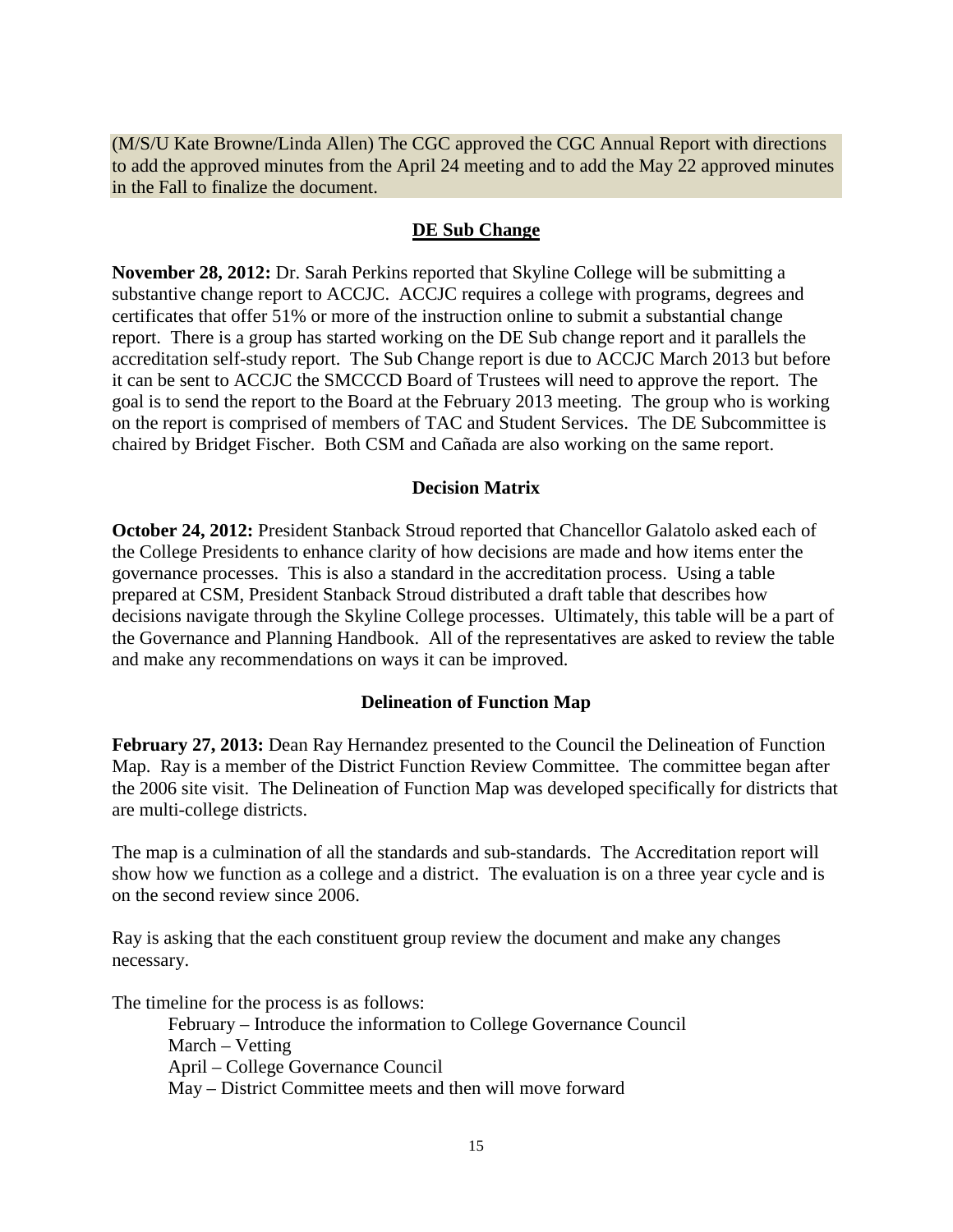The map will be discussed at the March  $7<sup>th</sup>$  Classified Council, March  $22<sup>nd</sup>$  at the Academic Senate, Student Services Leadership Team March  $12<sup>th</sup>$  and is yet to be determined when the Associated Students will discuss the map.

**April 24, 2013:** (M/S/U) Perkins/Blake. Sarah recommended the Delineation of Function Map as presented.

## **Diversity Hiring**

**February 27, 2013:** District Academic Senate is looking at the Faculty Selection Procedures which was last updated in 2004. There are many concerns related to outdated elements of the manual. Leigh Anne will be meeting with Debbie Carrington and Harry Joel soon regarding the concerns.

Concerns are with the absence of the equal opportunity, application software and an unclear explanation of minimum qualifications and equivalency. Also, the inconsistency in the manner in which adjunct faculty are hired.

## **Educational Master Plan**

**February 27, 2013:** Dr. David Ulate joined the College Governance Council to report on the Educational Master Plan. Currently the plan is in the second draft. The draft is available online at the PRIE website.

[http://www.skylinecollege.edu/prie/assets/february2013documents/Skyline%20draft%20of%20E](http://www.skylinecollege.edu/prie/assets/february2013documents/Skyline%20draft%20of%20EMP%20-%2002%2022%2013-%20updated.pdf) [MP%20-%2002%2022%2013-%20updated.pdf](http://www.skylinecollege.edu/prie/assets/february2013documents/Skyline%20draft%20of%20EMP%20-%2002%2022%2013-%20updated.pdf) The document is open for feedback beginning February 25, 2013-March 8, 2013.

Timeline for approval of the plan:

February 25 the plan was presented at the Open Forum March 13 the plan will be discussed at the IPC meeting March 18 Draft III is available March 22 the plan will be discussed at the Academic Senate and Classified Council March 27 the plan will be ready for College Governance Council for motion to approve April 5 finalize the draft online April 24 the Educational Master Plan will to the Board of Trustees for approval

**March 27, 2013:** According to Dr. Ulate the Educational Master Plan will be forwarded to the Board of Trustees by the end of April. Currently 90% of the draft is completed and available on the PRIE website for review. The Educational Master Plan incorporates the strategic priorities, annual planning and the items that went into the governance process. It is a continuation of the previous Educational Master plan. Please take the time to review the plan and let Dr. Ulate know if any changes are needed.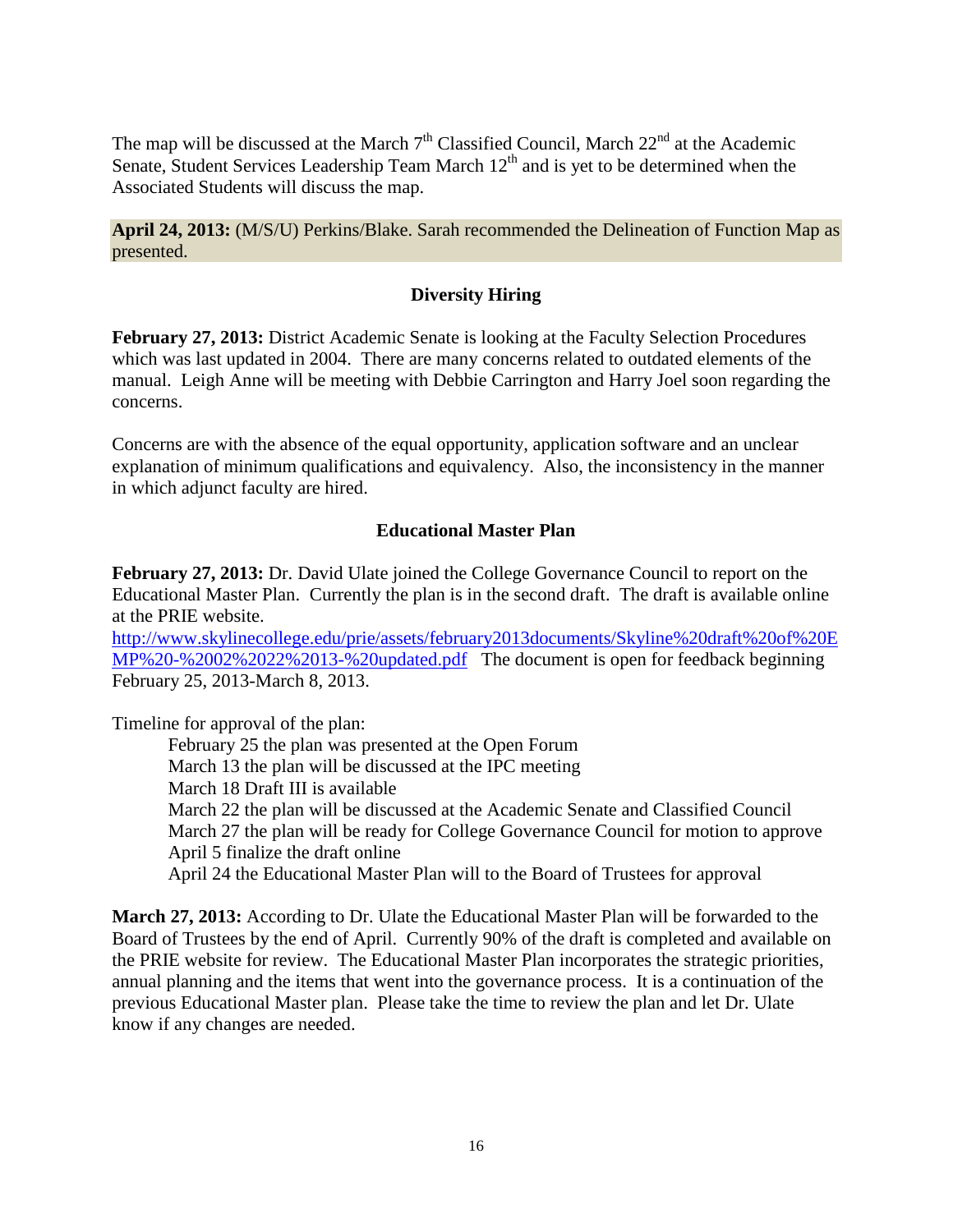### **Employee and Student Feedback**

**November 28, 2012:** Dr. David Ulate presented to the College Governance Council both the CCSSE survey and Employee Voice Survey results. The survey results are available on the PRIE website for review. The surveys were conducted during the Spring 2012 and Summer 2012 semesters. The Employee Voice survey questions were modeled the same as the 2006 survey.

Dr. Ulate reported on the results of the Employee Voice Survey. The structure to the survey was the same as the previous one. He explained the outcome of the Institutional Commitment portion of the survey and how the employees responded. He also stated that there are areas of the survey that need to be addressed for improvement. It was suggested by Dr. Sarah F. Perkins that more work needs to be on assessment.

Dr. Ulate then continued on to explain the outcomes of the CCSSE survey. The CCSSE has 5 benchmarks and according to Dr. Ulate that the College should focus on our score not so much of the benchmarks set. He reminded the Council that both the Employee Voice Survey and the CCSSE survey results are available on the PRIE website. He will be meeting with the ASSC and attending Division/Department meetings to present the results of the surveys.

### **Governance and Planning Handbook**

**October 24, 2012:** President Stanback Stroud reminded the council to review the draft of the Governance and Planning Handbook. When reviewing the draft you will notice some template language, mission vision values and institutional student learning outcomes. The philosophy statement was drawn from the approved governance statement. The committee information comes from the compendium of committees. In putting the information together, President Stanback Stroud reminded the council that as it reviews the structure, it will want to consider whether the CBC recommends the budget to the president directly or through the College Governance Council. The Budget Committee is a subcommittee of the College Governance Council (as is the IPC). At the next College Governance Council meeting President Stanback Stroud will ask for a recommendation from the council on the Governance and Planning

### **Institutional Review Board**

**January 23, 2013:** Dr. Ulate presented the recommendation from the Academic Senate for the creation of an IRB. An IRB will enable the college to meet criteria when requesting research grants. Its primary purpose will be to advise the administration on whether proposed research treats human subjects in an ethical and safe manner. The document outlines the membership of the IRB and explains the purpose. The document has been recommended by the Academic Senate and IPC. Thanks to Michele Michelitisch for her assistance of creating the IRB

### (M/S/U –Daley/Shaw ) The CGC approved the IRB proposal.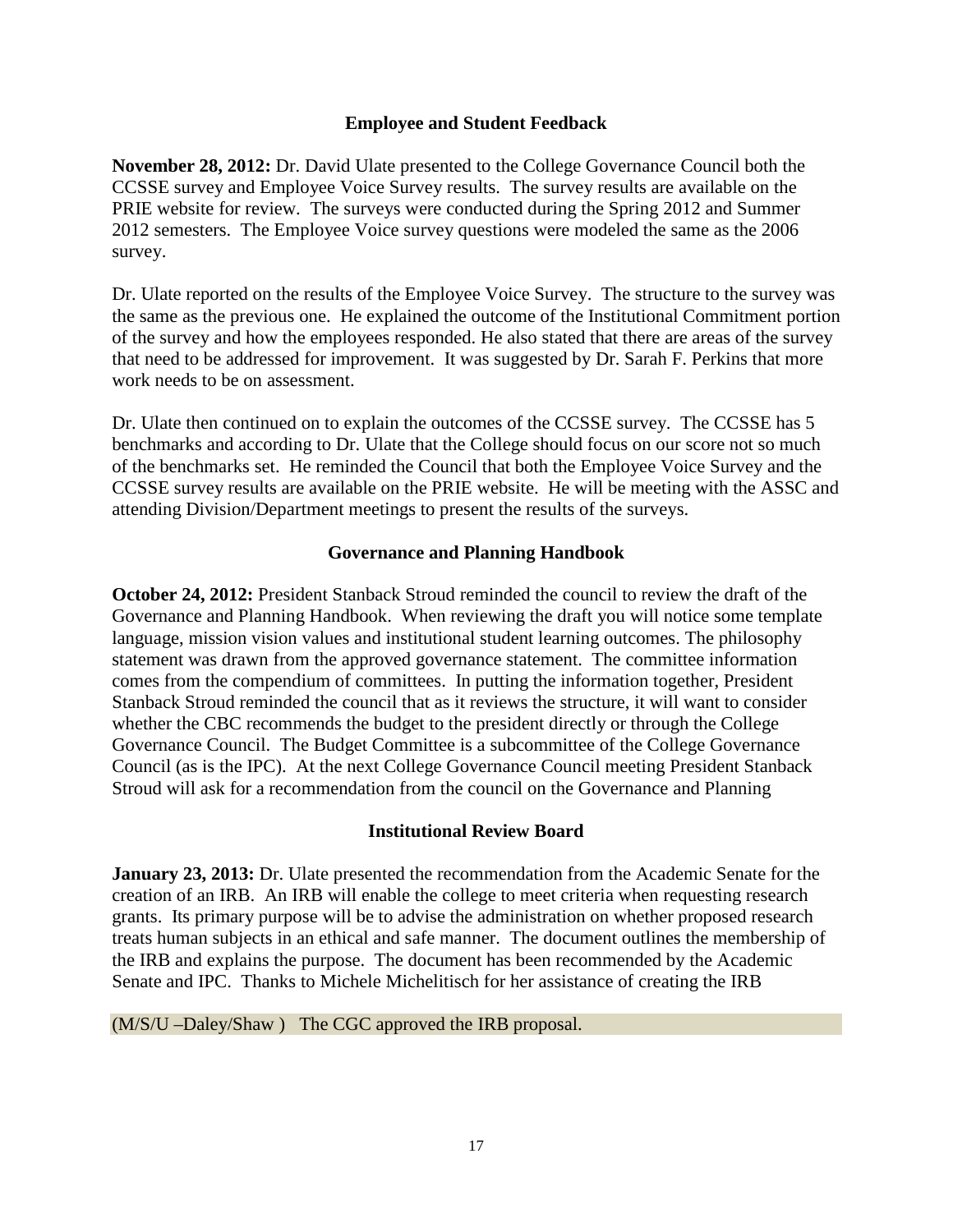### **Mission Vision Value Campaign**

**October 24, 2012:** Vice President Blake is recommending that we launch a Mission Vision Values Campaign to increase college ownership of the college statements. Flyers and posters would be prepared with pictures of people in their various units and departments. The MVV statements would be included and as students and the public enter offices, they would see the statements either posted or on the countertops. The PIO provided different styles of the cards. On the back of each card will be a message from the President about Skyline. Concern was expressed that the cards would be discarded. Dr. Blake clarified that the cards would not be distributed to students, they would be displayed to welcome students to the area.

The committee members gave additional feedback for the marketing office to take into consideration.

- White type is difficult to read. Black or Red color type is easier to read. Please use simple font. Less clutter. Font – Arial, clean simple to read.
- If use white type, consider shadow edging
- Consider making larger signs for visually impaired students to be placed in key areas.

Vice President Blake explained that different areas can or will have a different looks to the campaign. Doesn't have to be standard. Can have different sizes and different fonts.

(M/S/U – Perkins/ Sosa Sanchez) The College Governance Council recommends the MVV campaign be implemented.

## **Novi Survey**

**March 27, 2013:** Dr. David Ulate shared with the committee information about the Novi Survey. The PRIE Department is transitioning away from the Survey Monkey to the Novi Survey. The Novi Survey can be used for inventory type of surveys. The inventory survey does not need to go through the PRIE office but if needed they will assist in creating the questions. The license for the Survey Monkey is good until September 2013.

## **Participatory Governance**

**April 24, 2013:** (M/S/U) Perkins/Shaw. Move approval to changing the reference to Participatory Governance and have it reflect in the charter and bylaws.

Dr. Regina Stanback Stroud reported to CGC regarding shifting from Shared Governance to Participatory Governance. The word Shared Governance to Participatory Governance has been revised to the bylaws.

## **Planning and Budget Calendar**

**October 24, 2012: IPC** is recommending a planning and budget calendar. President Stanback Stroud reviewed the calendar with the council. And explained that the strategic priorities are discussed toward the end of the year in order to announce the next year priorities at Opening Day. All the planning and budgeting is linked.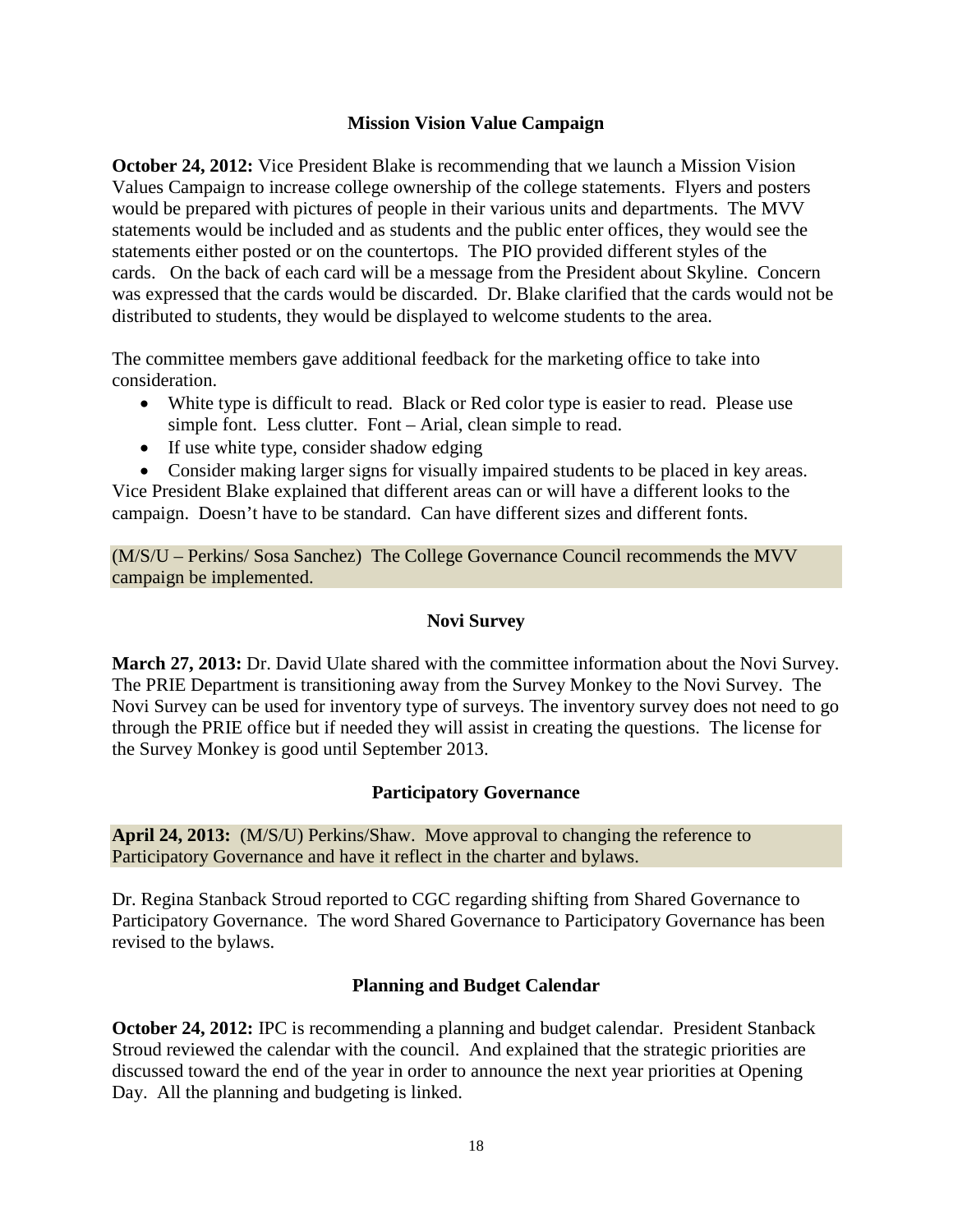(M/S/U – Blake/ Shaw) The College Governance Council recommends the integrated planning and budget [calendar.](http://skylinecollege.edu/institutionalplanning/assets/ipc/pbcalendar1213.pdf)

#### **Planning and Governance Document**

**April 24, 2013:** (M/S/U) Blake/Daley. Move to approve recommendation of Planning and Governance document to the President.

### **Reordered Goals with BSC Strategies**

**October 24, 2012:** President Stanback Stroud reminded the council that three goals were added last year. Initially, the new goals were integrated into the old goals such that the numbering on the old goals changed. This change stood to require major modifications in the balanced scorecard system. To avoid such disruption, the IPC is recommending that the college goals be numbers to add the three new goals to the end.

(M/S/U – Shaw/Daley) The College Governance Council recommends the reordering to the [goals](http://www.skylinecollege.edu/institutionalplanning/assets/ipc/MVVGoals.pdf) in order to preserve the integrity of the BSC accountability system.

### **Research Request Form**

**March 27, 2013:** The Research Request Form was created in order to have the Skyline College Community request data information. The Planning Research and Institutional Effectiveness (PRIE) Department created the form using the same information that is usually asked when data is requested. The form is available online and it is a work in progress. Dr. Ulate encourages feedback regarding the form. The form will allow the PRIE Department to organize and track the requests. The form is available to the Skyline College Community as well as the members of our local community.

### **SEEED Visions and Strategies**

**September 26, 2012:** The diversity committee has been working for a year to see the practices, processes that support or inhibit a student's success – 8 different domains. There was a retreat, developed missions and strategies – Dr. Stanback Stroud is asking that we look at college goals and how SEEED is doing. IPC will be doing this work but wanted to let this group know.

#### **SEED Vision Strategic Priorities Goals Matrix**

**October 24, 2012:** IPC is recommending the adoption of the matrix to demonstrate the connection and integration of the strategic priorities, goals, and SEEED Vision statements. Part of the intention behind this matrix is to be sure that all the side things are connected and to particularly take care that the great work being done in the area of diversity is not separated from that work of the overall college. Recommendations for revisions to show further connections include connecting the following:

• College goal number 5 is connected to SEEED vision number 3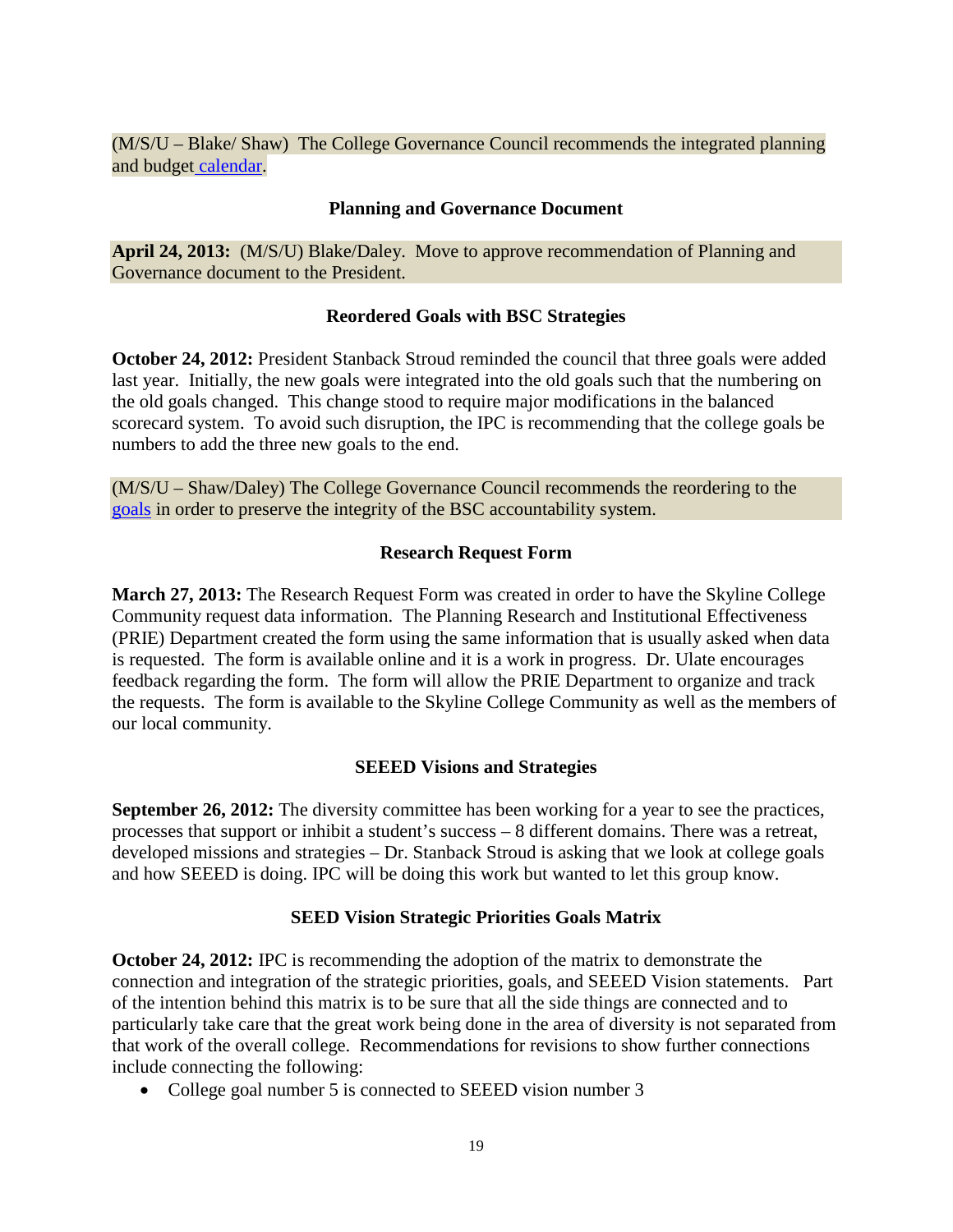- Connect College goal 2 to strategic priority 3
- Connect college goal number 2 to Strategic priority number 6

(M/S/U – Blake/Browne) The College Governance Council recommends the [matrix](http://www.skylinecollege.edu/institutionalplanning/assets/ipc/seeedvisionGoalsSPMatrix.pdf) as amended to be used as to show integration.

#### **Shared Governance**

**September 26, 2012:** The Spring 2012 Shared Governance Evaluation was disseminated to CGC in April. Members were asked to consult with their constituents and be prepared to take action on the recommendations. CGC members indicated that they would like to take action at the next meeting, giving them more time to take the item to their constituency. The Shared Governance Evaluation consist of a survey related to shared governance, data from the shared governance questions on the Employee Voice Survey and an SWOT analysis performed by the constituency leadership.

### **Shared Governance Evaluation**

**November 28, 2012:** Dr. Regina Stanback Stroud asked the Council if the Shared Governance Evaluation document is ready for this body to make a recommendation. She stated that this is the time for any changes to the document and for each constituent group to have reviewed the document and make their recommendations. The group held a general discussion about the responses related to the level of participation, opportunities for classified to participate. Leigh Anne asked if we should address the three comments that described the administration as "top down". President Stanback Stroud indicated that the information was included to show the breadth of the responses but in her opinion three comments out of 85 respondents did not merit action. Leigh Anne also stated that the Academic Senate has adopted the document.

(M/S/U – Perkins/Allen.) The CGC approved the Shared Governance Evaluation report containing the recommendations.

President Stanback Stroud asked the Council should the College Budget Committee and the Institutional Planning Committee be combined or should they be separate committees. Academic Senate is generally in favor of combining the two committees according to Leigh Anne. Recently IPC has started a conversation via SharePoint. President Stanback Stroud reminded the group that they could consider this even beyond the consideration of the evaluation document. IPC will be making a recommendation to the council in the future.

### **Shared Governance Recommendation**

**March 27, 2013:**Dr. Regina Stanback Stroud reported that the Academic Senate President, Leigh Anne Shaw, asked that the College Governance Committee make a recommendation of combining the Institutional Planning Committee and College Budget Committee. Some of the items that are discussed overlap both committees. Dr. Ulate shared a concern regarding losing the depth of conversation related to planning. Kevin Garrett of the ASSC thinks it would be more efficient to combine the two committees. Dr. Sarah Perkins has reservations but feels they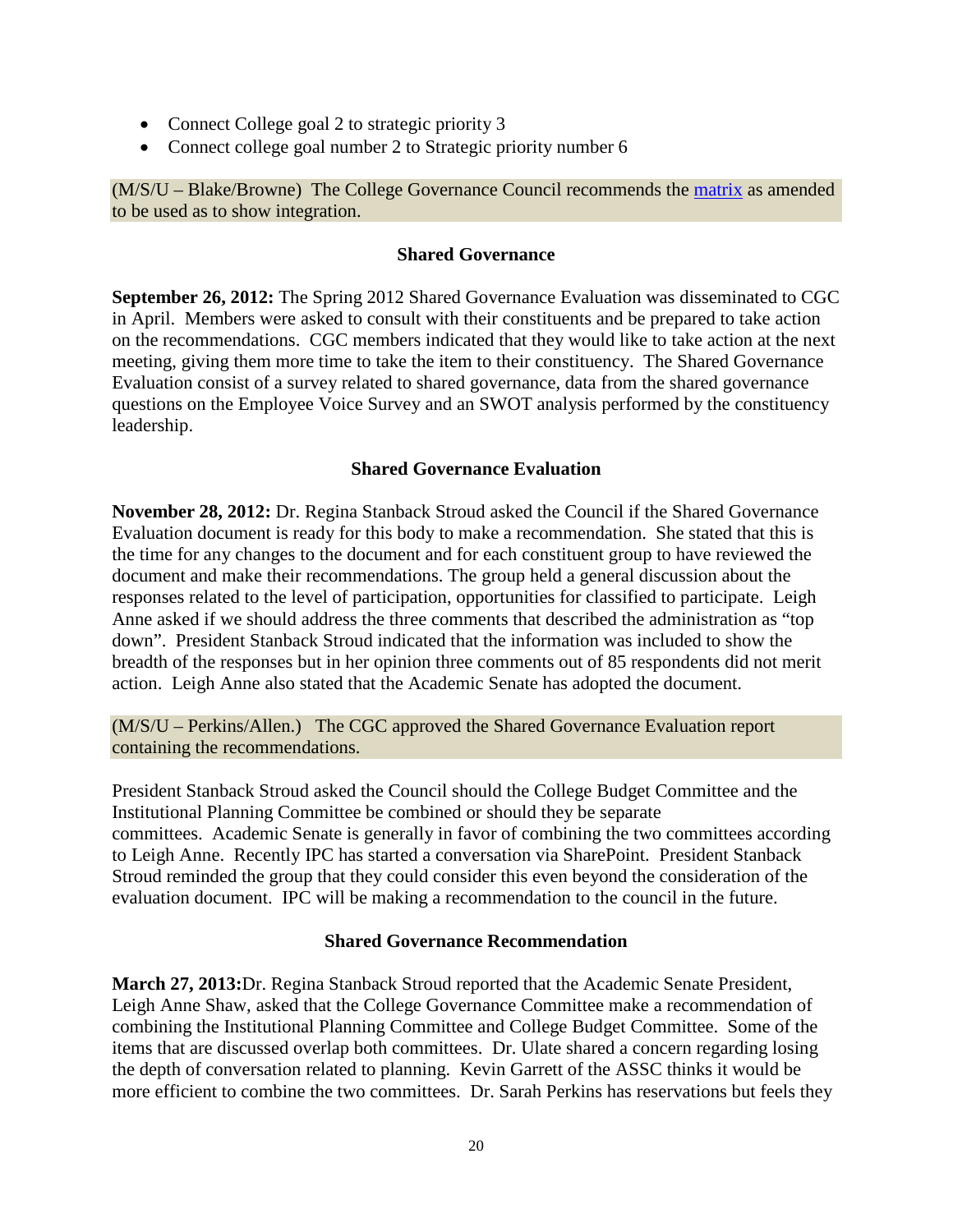can be resolved if the agendas were planned well. The co-chair of the new committee will help maintain the integrity of the planning process.

IPC will be discussing the merger at the April  $10<sup>th</sup>$  meeting and the College Governance Council will vote on a recommendation at the April  $24<sup>th</sup>$  meeting.

#### **Skyline Red**

**October 24, 2012:** President Stanback Stroud reported The Office of Marketing, Communications and Public Relations has been working to develop a consistent brand for Skyline College including a pallet of colors for design purposes. One of the challenges we face with the "official" Skyline College red is that it is not very versatile and has a significant amount of orange in it. In an effort to create designs more pleasing to the eye, an alternative red is being recommended by the department to the College Governance Council for adoption. The "red" would be included in the style guide to be used when designing marketing collateral such as flyers, brochures, screen ads, portal ads, etc. The addition of this color does not change anything about the logo or the previously identified official colors. It simply adds another option that is better used when designing backgrounds. President Stanback Stroud explained that many different hues of red have been used lately as individuals struggle to produce marketing materials, resulting in a disjoint presentation of the college to the public. The Style Guide will be updated. Leigh Anne Shaw asked that particular attention be paid to disseminating the information because sometime student's workers and staff are creating the materials. Barbara Daley raised a concern about the look of the website and the colors as well. She will discuss that concern offline.

(M/S/U – Sosa Sanchez/Blake) The College Governance Council recommends the additions of Skyline Red to the Style Guide. (**Printed Color** – Pantone Coated – 201C /4-Color Process – 22:99:93:13 – **Screen Color** RGB – 174:35:42 – HEX CODE -#af232a)

#### **Skyline Shines Award**

**May 22, 2013:** CGC considered the nominations for the Employee Award and the Community Award. An individual was selected for each one. The winners will be announced at the opening day ceremony.

#### **Strategic Priorities**

**September 26, 2012:** Dr. Stanback Stroud reported that draft strategic priorities are being considered in IPC and the Management Council. Additionally, work is being done to map out the connection of the Mission, Vision, and Goals to the Balanced Scorecard. The three new goals need to be added to the BSC along with strategies. Dr. Stanback Stroud reported that draft strategic priorities were presented to the Chancellor in response to his request for information on each college's focus for the year as he considers the allocation of Measure G and redevelopment resources. Each of the colleges was asked to provide the information on what they were planning to focus on. President Stanback Stroud drew from overall college's initiatives, program